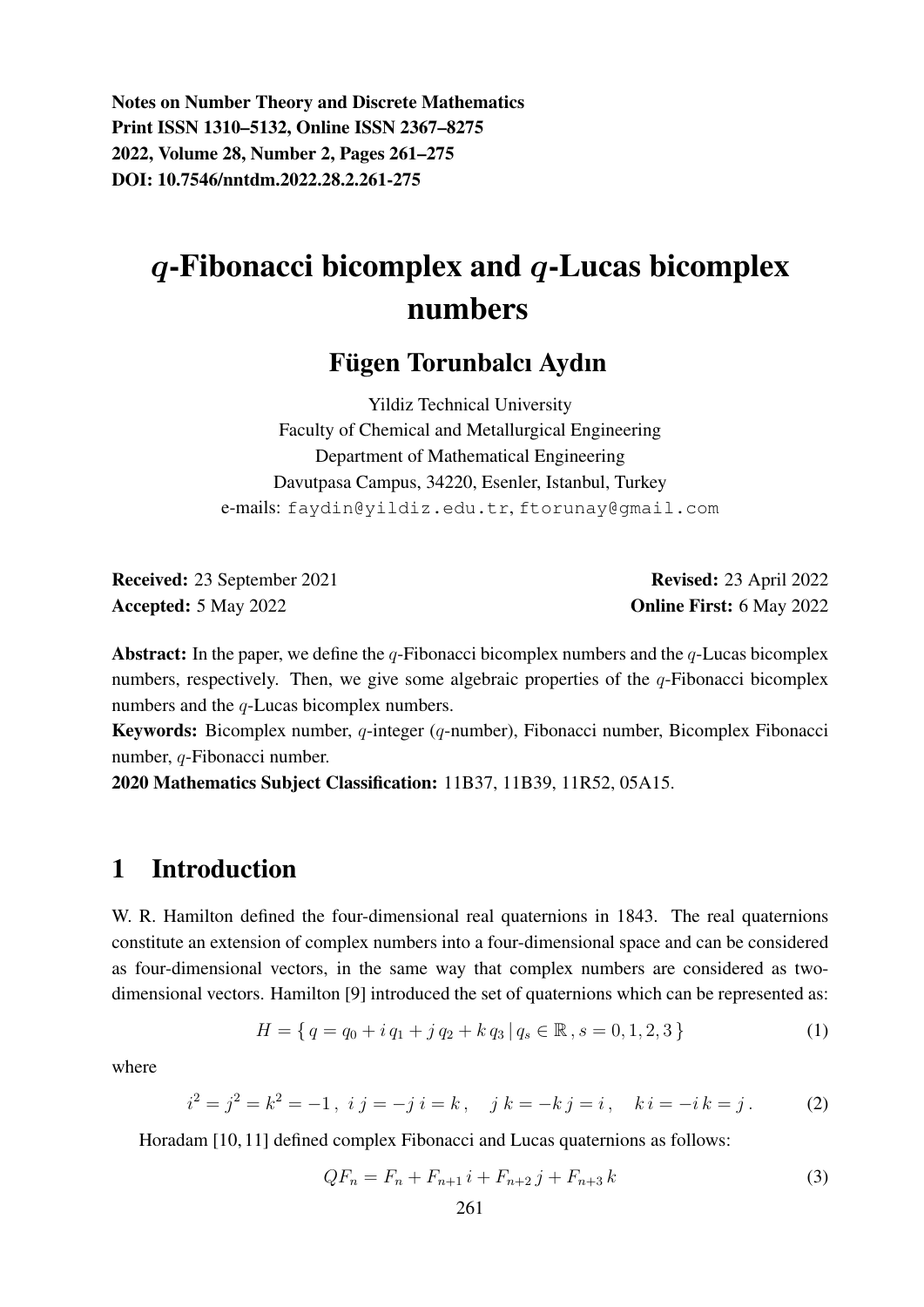and

$$
QL_n = L_n + L_{n+1} i + L_{n+2} j + L_{n+3} k,
$$
\n(4)

where  $F_n = F_{n-1} + F_{n-2}$ ,  $n \geq 2$  and  $L_n = L_{n-1} + L_{n-2}$ ,  $n \geq 2$  denote the n-th Fibonacci and Lucas numbers with the initial conditions  $F_0 = 0$ ,  $F_1 = 1$ ,  $L_0 = 2$  and  $L_1 = 1$ , respectively. Also, the imaginary quaternion units  $i$ ,  $j$ ,  $k$  have the following rules

$$
i^2 = j^2 = k^2 = -1
$$
,  $ij = -ji = k$ ,  $jk = -kj = i$ ,  $ki = -ik = j$ 

There are several studies on quaternions as the Fibonacci and Lucas quaternions and their generalizations, for example, [3, 6–8, 12, 13, 16, 19, 23–25].

In recent years, fractal structures of bicomplex numbers have also been studied [20, 22]. The set of bicomplex numbers can be expressed by the basis  $\{1, i, j, i\}$  (Table 1) as,

$$
q = q_1 + i q_2 + j q_3 + i j q_4 = (q_1 + i q_2) + (q_3 + i q_4) j,
$$
\n(5)

where  $i, j$  and  $i, j$  satisfy the conditions

$$
i^2 = -1, \ \ j^2 = -1, \ \ ij = j \, i. \tag{6}
$$

Then, for any  $q = q_1 + i q_2 + j q_3 + i j q_4$  and  $p = p_1 + i p_2 + j p_3 + i j p_4$ , the addition and subtraction and the multiplication of the bicomplex quaternions is defined by

$$
q \pm p = (q_1 \pm p_1) + i (q_2 \pm p_2) + j (q_3 \pm p_3) + i j (q_4 \pm p_4). \tag{7}
$$

$$
q \times p = (q_1p_1 - q_2p_2 - q_3p_3 + q_4p_4) + i(q_1p_2 + q_2p_1 - q_3p_4 - q_4p_3) + j(q_1p_3 + q_3p_1 - q_2p_4 - q_4p_2) + ij(q_1p_4 + q_4p_1 + q_2p_3 + q_3p_2),
$$
\n(8)

respectively. Here  $q \times p = p \times q$ .

Bicomplex numbers have three different conjugations as follows:

$$
q_i^* = q_1 - iq_2 + jq_3 - ijq_4 = (q_1 - iq_2) + j (q_3 - iq_4),
$$
  
\n
$$
q_j^* = q_1 + iq_2 - jq_3 - ijq_4 = (q_1 + iq_2) - j (q_3 + iq_4),
$$
  
\n
$$
q_{ij}^* = q_1 - iq_2 - jq_3 + ijq_4 = (q_1 - iq_2) - j (q_3 - iq_4).
$$
\n(9)

For more details about the bicomplex numbers, the readers can refer to [17, 18, 21, 22].

In 2015, the bicomplex Fibonacci and Lucas numbers defined by Nurkan and Güven [20], respectively, as follows:

$$
\mathbb{BF}_n = F_n + i F_{n+1} + j F_{n+2} + k F_{n+3},
$$
  

$$
\mathbb{BL}_n = L_n + i L_{n+1} + j L_{n+2} + k L_{n+3},
$$
 (10)

where  $F_n$  is the *n*-th Fibonacci number,  $L_n$  is the *n*-th Lucas number and *i*, *j*, *k* are bicomplex units which satisfy the commutative multiplication rules:

$$
i^2 = -1
$$
,  $j^2 = -1$ ,  $k^2 = 1$ ,  
 $i j = j i = k$ ,  $j k = k j = -i$ ,  $i k = k i = -j$ .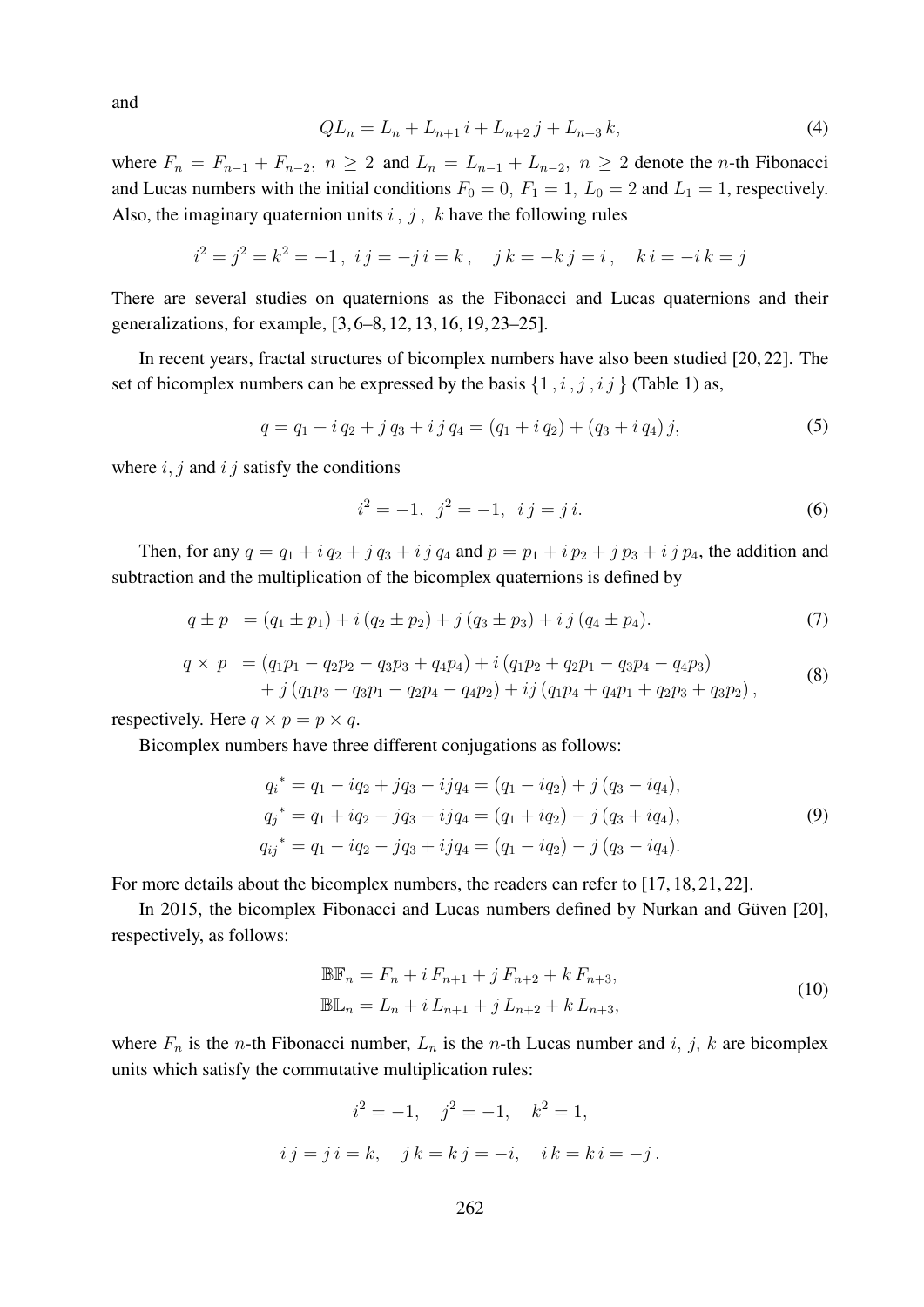Starting from  $n = 0$ , the bicomplex Fibonacci and bicomplex Lucas numbers can be written respectively as:

$$
BF_0 = 1i + 1j + 2k, \qquad BF_1 = 1 + 1i + 2j + 3k, \quad BF_2 = 1 + 2i + 3j + 5k, \dots
$$
  
\n
$$
BL_0 = 2 + 1i + 3j + 4k, \qquad BL_1 = 1 + 3i + 4j + 7k, \qquad BL_2 = 3 + 4i + 7j + 11k, \dots
$$

In 2018, the bicomplex Fibonacci numbers were defined by Aydın Torunbalcı [5] as follows:

$$
\mathbb{BF}_n = F_n + i F_{n+1} + j F_{n+2} + i j F_{n+3}
$$
  
=  $(F_n + i F_{n+1}) + (F_{n+2} + i F_{n+3}) j,$  (11)

where  $i, j$  and  $i, j$  satisfy the conditions

$$
i^2 = -1
$$
,  $j^2 = -1$ ,  $j = j i$ ,  $(i j)^2 = 1$ . (12)

The theory of the quantum  $q$ -calculus has been extensively studied in many branches of mathematics as well as in other areas in biology, physics, electrochemistry, economics, probability theory, and statistics [1,4] For  $n \in \mathbb{N}_0$ , the q-integer  $[n]_q$  is defined as follows:

$$
[n]_q = \frac{1 - q^n}{1 - q} = 1 + q + q^2 + \dots + q^{n-1}.
$$
 (13)

By (13), for all  $m, n \in \mathbb{Z}$ , it can be easily obtained  $[m+n]_q = [m]_q + q^m [n]_q$ . For more details related to the quantum  $q$ -calculus, we refer to [2, 14].

In 2019, q-Fibonacci hybrid and q-Lucas hybrid numbers defined by Kızılates [15] as follows

$$
\mathbb{H}\mathbb{F}_n(\alpha;q) = \alpha^{n-1}[n]_q + \alpha^{n1}[n+1]_q \mathbf{i} + \alpha^{n+1}[n+2]_q \varepsilon + \alpha^{n+2}[n+3]_q \mathbf{h}
$$
 (14)

and

$$
\mathbb{H}\mathbb{L}_{n}(\alpha;q) = \alpha^{n} \frac{[2\,n]_{q}}{[n]_{q}} + \alpha^{n+1} \frac{[2\,n+2]_{q}}{[n+1]_{q}} \mathbf{i} + \alpha^{n+2} \frac{[2\,n+4]_{q}}{[n+2]_{q}} \mathbf{\varepsilon} + \alpha^{n+3} \frac{[2\,n+6]_{q}}{[n+3]_{q}} \mathbf{h},\qquad(15)
$$

where i,  $\varepsilon$  and h satisfy the conditions

$$
\mathbf{i}^2 = -1, \quad \varepsilon^2 = 0, \quad \mathbf{h}^2 = 1, \quad \mathbf{i}\,\mathbf{h} = \mathbf{h}\,\mathbf{i} = \varepsilon + \mathbf{i}.\tag{16}
$$

Also, Kızılates derived several interesting properties of these numbers such as Binet-like formulas, exponential generating functions, summation formulas, Cassini-like identities, Catalan-like identities and d'Ocagne-like identities [15].

### 2 q-Fibonacci bicomplex and  $q$ -Lucas bicomplex numbers

In this section, we define  $q$ -Fibonacci bicomplex numbers and  $q$ -Lucas bicomplex numbers by using the basis  $\{1, i, j, i j\}$ , where i, j and i j satisfy the conditions (6) as follows:

$$
\mathbb{BF}_{n}(\alpha;q) = \alpha^{n-1}[n]_{q} + \alpha^{n}[n+1]_{q} i + \alpha^{n+1}[n+2]_{q} j + \alpha^{n+2}[n+3]_{q} ij
$$
\n
$$
= \alpha^{n} \left( \frac{1-q^{n}}{\alpha-\alpha q} \right) + \alpha^{n+1} \left( \frac{1-q^{n+1}}{\alpha-\alpha q} \right) i + \alpha^{n+2} \left( \frac{1-q^{n+2}}{\alpha-\alpha q} \right) j + \alpha^{n+3} \left( \frac{1-q^{n+3}}{\alpha-\alpha q} \right) ij
$$
\n
$$
= \frac{\alpha^{n}}{\alpha-(\alpha q)} \left[ 1 + \alpha i + \alpha^{2} j + \alpha^{3} ij \right] - \frac{(\alpha q)^{n}}{\alpha-(\alpha q)} \left[ 1 + (\alpha q) i + (\alpha q)^{2} j + (\alpha q)^{3} ij \right]
$$
\n(17)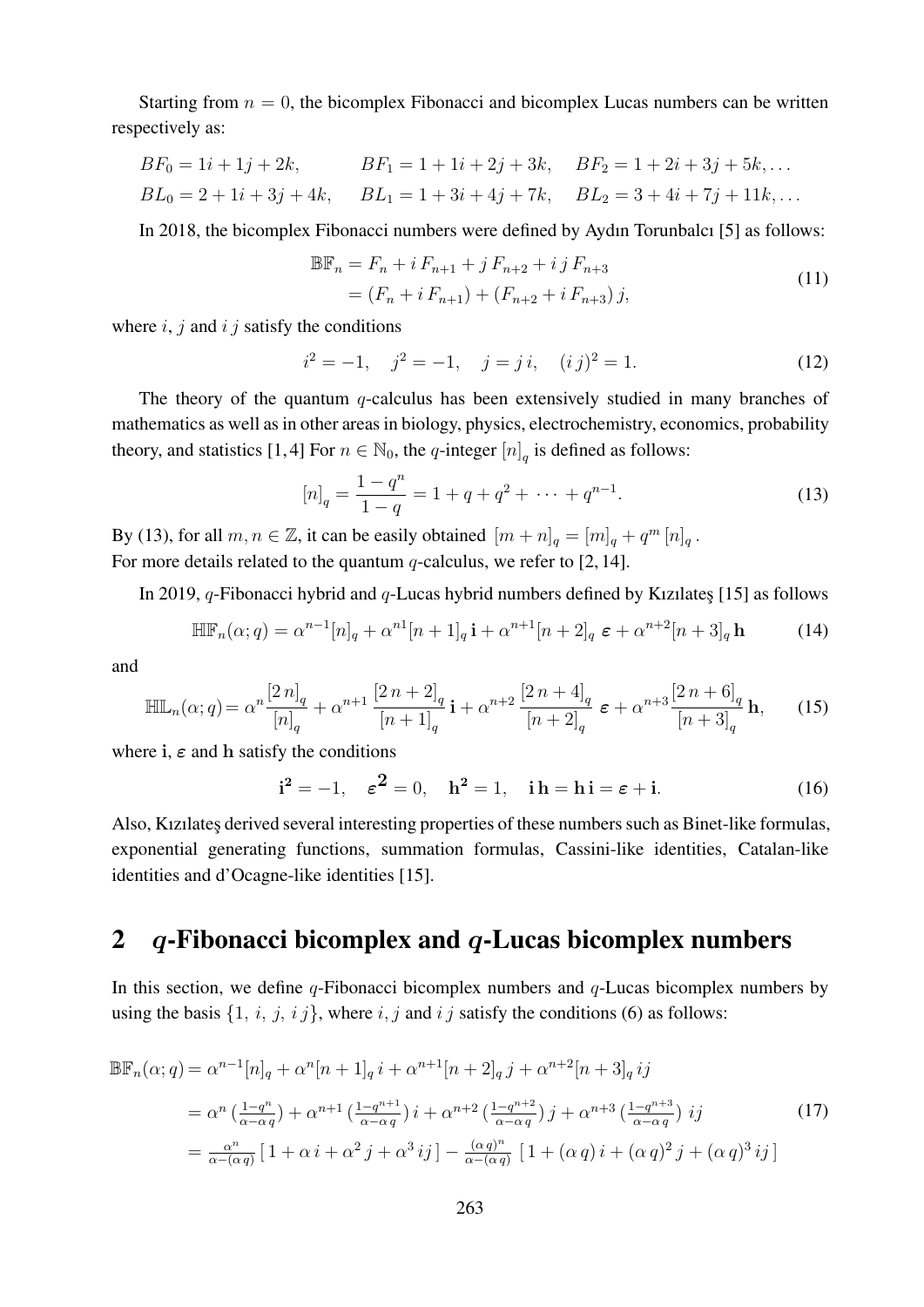and

$$
\mathbb{B}\mathbb{L}_{n}(\alpha;q) = \alpha^{n} \frac{[2n]_{q}}{[n]_{q}} + \alpha^{n+1} \frac{[2n+2]_{q}}{[n+1]_{q}} i + \alpha^{n+2} \frac{[2n+4]_{q}}{[n+2]_{q}} j + \alpha^{n+3} \frac{[2n+6]_{q}}{[n+3]_{q}} i j.
$$
  
\n
$$
= \alpha^{2n} \left( \frac{1-q^{2n}}{\alpha^{n}-(\alpha q)^{n}} \right) + \alpha^{2n+2} \left( \frac{1-q^{2n+2}}{\alpha^{n+1}-(\alpha q)^{n+1}} \right) i
$$
  
\n
$$
+ \alpha^{2n+4} \left( \frac{1-q^{2n+4}}{\alpha^{n+2}-(\alpha q)^{n+2}} \right) j + \alpha^{2n+6} \left( \frac{1-q^{2n+6}}{\alpha^{n+3}-(\alpha q)^{n+3}} \right) i j
$$
  
\n
$$
= \left( \frac{\alpha^{2n}-(\alpha q)^{2n}}{\alpha^{n}-(\alpha q)^{n}} \right) + \left( \frac{\alpha^{2n+2}-(\alpha q)^{2n+2}}{\alpha^{n+1}-(\alpha q)^{n+1}} \right) i + \left( \frac{\alpha^{2n+4}-(\alpha q)^{2n+4}}{\alpha^{n+2}-(\alpha q)^{n+2}} \right) j + \left( \frac{\alpha^{2n+6}-(\alpha q)^{2n+6}}{\alpha^{n+3}-(\alpha q)^{n+3}} \right) i j
$$
  
\n
$$
= (\alpha^{n}+(\alpha q)^{n}) + (\alpha^{n+1}+(\alpha q)^{n+1}) i + (\alpha^{n+2}+(\alpha q)^{n+2}) j + (\alpha^{n+3}+(\alpha q)^{n+3}) i j
$$
  
\n
$$
= \alpha^{n} (1+\alpha i + \alpha^{2} j + \alpha^{3} i j) + (\alpha q)^{n} (1+(\alpha q) i + (\alpha q)^{2} j + (\alpha q)^{3} i j).
$$
  
\n(18)

For  $\alpha = \frac{1+\sqrt{5}}{2}$  $\frac{1}{2} \sqrt{5}$  and  $(\alpha q) = \frac{-1}{\alpha} q$ -Fibonacci bicomplex number  $\mathbb{BF}_n(\alpha; q)$  becomes the bicomplex Fibonacci numbers  $\mathbb{BF}_{n}^{\alpha}$  and q-Lucas bicomplex number  $\mathbb{BL}_{n}(\alpha;q)$  becomes the bicomplex Lucas numbers  $\mathbb{B}\mathbb{L}_n$ .

The addition, subtraction and multiplication by real scalars of two  $q$ -Fibonacci bicomplex numbers gives a q-Fibonacci bicomplex number.

Then, the addition, subtraction and multiplication by a scalar of  $q$ -Fibonacci bicomplex numbers are defined by

$$
\mathbb{BF}_{n}(\alpha;q) \pm \mathbb{BF}_{m}(\alpha;q) = \left(\frac{\alpha^{n} - (\alpha q)^{n}}{\alpha - \alpha q} \pm \frac{\alpha^{m} - (\alpha q)^{m}}{\alpha - \alpha q}\right) + \left(\frac{\alpha^{n+1} - (\alpha q)^{n+1}}{\alpha - \alpha q} \pm \frac{\alpha^{m+1} - (\alpha q)^{m+1}}{\alpha - \alpha q}\right)i
$$

$$
+ \left(\frac{\alpha^{n+2} - (\alpha q)^{n+2}}{\alpha - \alpha q} \pm \frac{\alpha^{m+2} - (\alpha q)^{m+2}}{\alpha - \alpha q}\right)j + \left(\frac{\alpha^{n+3} - (\alpha q)^{n+3}}{\alpha - \alpha q} \pm \frac{\alpha^{m+3} - (\alpha q)^{m+3}}{\alpha - \alpha q}\right)i j
$$

$$
= \frac{1}{\alpha - \alpha q} \{ (\alpha^{n} \pm \alpha^{m})(1 + \alpha i + \alpha^{2} j + \alpha^{3} i j) - ((\alpha q)^{n} \pm (\alpha q)^{m})(1 + (\alpha q) i + (\alpha q)^{2} j + (\alpha q)^{3} i j) \}, \tag{19}
$$

$$
\mathbb{B}\mathbb{L}_{n}(\alpha;q) \pm \mathbb{B}\mathbb{L}_{m}(\alpha;q) = \left(\frac{\alpha^{2n} - (\alpha q)^{2n}}{\alpha^{n} - (\alpha q)^{n}} \pm \frac{\alpha^{2m} - (\alpha q)^{2m}}{\alpha^{m} - (\alpha q)^{m}}\right) + \left(\frac{\alpha^{2n+2} - (\alpha q)^{2n+2}}{\alpha^{n+1} - (\alpha q)^{n+1}} \pm \frac{\alpha^{2m+2} - (\alpha q)^{2m+2}}{\alpha^{m+1} - (\alpha q)^{m+1}}\right)i
$$
\n
$$
+ \left(\frac{\alpha^{2n+4} - (\alpha q)^{2n+4}}{\alpha^{n+2} - (\alpha q)^{n+2}} \pm \frac{\alpha^{2n+4} - (\alpha q)^{2n+4}}{\alpha^{m+2} - (\alpha q)^{m+2}}\right)j
$$
\n
$$
+ \left(\frac{\alpha^{2n+6} - (\alpha q)^{2n+6}}{\alpha^{n+3} - (\alpha q)^{n+3}} \pm \frac{\alpha^{2n+6} - (\alpha q)^{2n+6}}{\alpha^{n+3} - (\alpha q)^{n+3}}\right)ij
$$
\n
$$
= (\alpha^{n} + (\alpha q)^{n} \pm \alpha^{m} + (\alpha q)^{m})
$$
\n
$$
+ (\alpha^{n+1} + (\alpha q)^{n+1} \pm \alpha^{m+1} + (\alpha q)^{m+1})i
$$
\n
$$
+ (\alpha^{n+2} + (\alpha q)^{n+2} \pm \alpha^{m+2} + (\alpha q)^{m+2})j
$$
\n
$$
+ (\alpha^{n+3} + (\alpha q)^{n+3} \pm \alpha^{m+3} + (\alpha q)^{m+3})ij
$$
\n
$$
= (\alpha^{n} \pm \alpha^{m}) (1 + \alpha i + \alpha^{2} j + \alpha^{3} ij)
$$
\n
$$
+ ((\alpha q)^{n} \pm (\alpha q)^{m}) (1 + (\alpha q) i + (\alpha q)^{2} j + (\alpha q)^{3} ij)
$$
\n(20)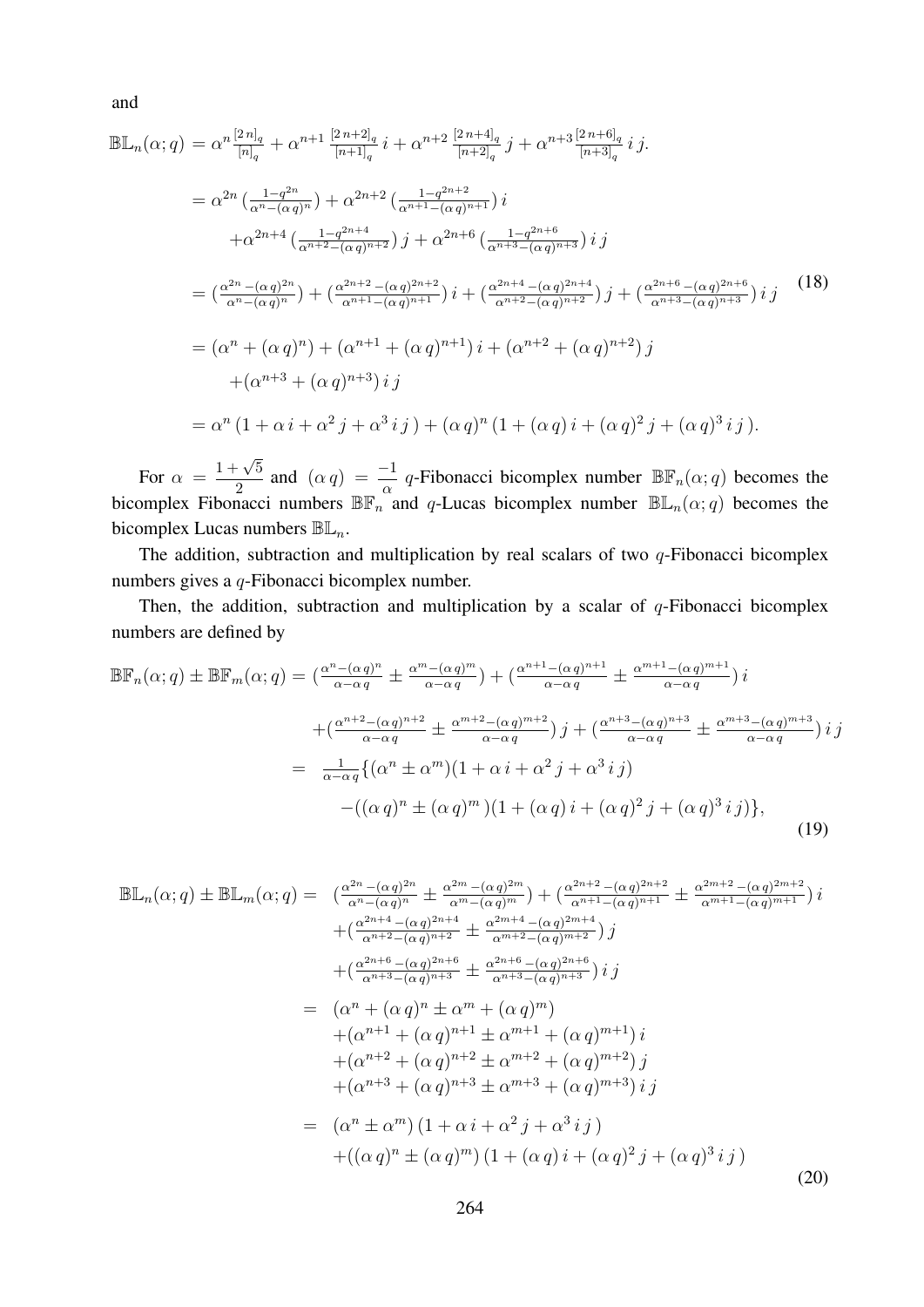The multiplication of q-Fibonacci bicomplex and q-Lucas bicomplex number by the real scalar  $\lambda$ is defined as

$$
\lambda \mathbb{BF}_n(\alpha; q) = \frac{\lambda}{\alpha - \alpha q} \{ \alpha^n (1 + \alpha i + \alpha^2 j + \alpha^3 i j) + (\alpha q)^n (1 + (\alpha q) i + (\alpha q)^2 j + (\alpha q)^3 i j) \},
$$
\n(21)

$$
\lambda \mathbb{B} \mathbb{L}_n(\alpha; q) = \lambda \alpha^n (1 + \alpha i + \alpha^2 j + \alpha^3 i j) + \lambda (\alpha q)^n (1 + (\alpha q) i + (\alpha q)^2 j + (\alpha q)^3 i j).
$$
 (22)

The multiplication of two  $q$ -Fibonacci bicomplex numbers is defined by

$$
\mathbb{BF}_{n}(\alpha;q) \times \mathbb{BF}_{m}(\alpha;q) = (\alpha^{n-1}[n]_{q} + \alpha^{n}[n+1]_{q} i + \alpha^{n+1}[n+2]_{q} j + \alpha^{n+2}[n+3]_{q} i j)
$$
  
\n
$$
\times (\alpha^{m-1}[m]_{q} + \alpha^{m}[m+1]_{q} i + \alpha^{m+1}[m+2]_{q} j + \alpha^{m+2}[m+3]_{q} i j)
$$
  
\n
$$
= \frac{\alpha^{n+m}}{(\alpha-\alpha q)^{2}} \{ (1 + \alpha i + \alpha^{2} j + \alpha^{3} i j)^{2}
$$
  
\n
$$
-q^{n+m}(1 + (\alpha q) i + (\alpha q)^{2} j + (\alpha q)^{3} i j)^{2}
$$
  
\n
$$
-(q^{m} + q^{n})(1 + \alpha i + \alpha^{2} j + \alpha^{3} i j)(1 + (\alpha q) i
$$
  
\n
$$
+(\alpha q)^{2} j + (\alpha q)^{3} i j ) \}
$$
  
\n
$$
= \mathbb{BF}_{m}(\alpha;q) \times \mathbb{BF}_{n}(\alpha;q)
$$
  
\n(23)

The multiplication of two  $q$ -Lucas bicomplex numbers is defined by

$$
\mathbb{B}\mathbb{L}_{n}(\alpha;q) \times \mathbb{B}\mathbb{L}_{m}(\alpha;q) = (\alpha^{n} \frac{[2n]_{q}}{[n]_{q}} + \alpha^{n+1} \frac{[2n+2]_{q}}{[n+1]_{q}} i + \alpha^{n+2} \frac{[2n+4]_{q}}{[n+2]_{q}} j + \alpha^{n+3} \frac{[2n+6]_{q}}{[n+3]_{q}} i j)
$$
  
\n
$$
\times (\alpha^{m} \frac{[2m]_{q}}{[m]_{q}} + \alpha^{m+1} \frac{[2m+2]_{q}}{[m+1]_{q}} i + \alpha^{m+2} \frac{[2m+4]_{q}}{[m+2]_{q}} j + \alpha^{m+3} \frac{[2m+6]_{q}}{[m+3]_{q}} i j)
$$
  
\n
$$
= \alpha^{n+m} \{ (1 + \alpha i + \alpha^{2} j + \alpha^{3} i j)^{2}
$$
  
\n
$$
+ q^{n+m} (1 + (\alpha q) i + (\alpha q)^{2} j + (\alpha q)^{3} i j)^{2}
$$
  
\n
$$
+ (\alpha^{m} + q^{n})(1 + \alpha i + \alpha^{2} j + \alpha^{3} i j) (1 + (\alpha q) i + (\alpha q)^{2} j + (\alpha q)^{3} i j) \}
$$
  
\n
$$
= \mathbb{B}\mathbb{L}_{m}(\alpha;q) \times \mathbb{B}\mathbb{L}_{n}(\alpha;q)
$$
  
\n(24)

The multiplication is done using bicomplex units (Table 1), and this product is commutative.

| $\boldsymbol{x}$    |                     |        |        | $\overline{i}$ $\overline{j}$ |
|---------------------|---------------------|--------|--------|-------------------------------|
|                     |                     | 2.     |        | $i\,j$                        |
| $\boldsymbol{\eta}$ | $\boldsymbol{\eta}$ |        | $i\,j$ |                               |
|                     |                     | $i\,j$ |        | $\boldsymbol{\eta}$           |
| i, j                | $i\,j$              |        |        |                               |

Table 1. Multiplication scheme of bicomplex units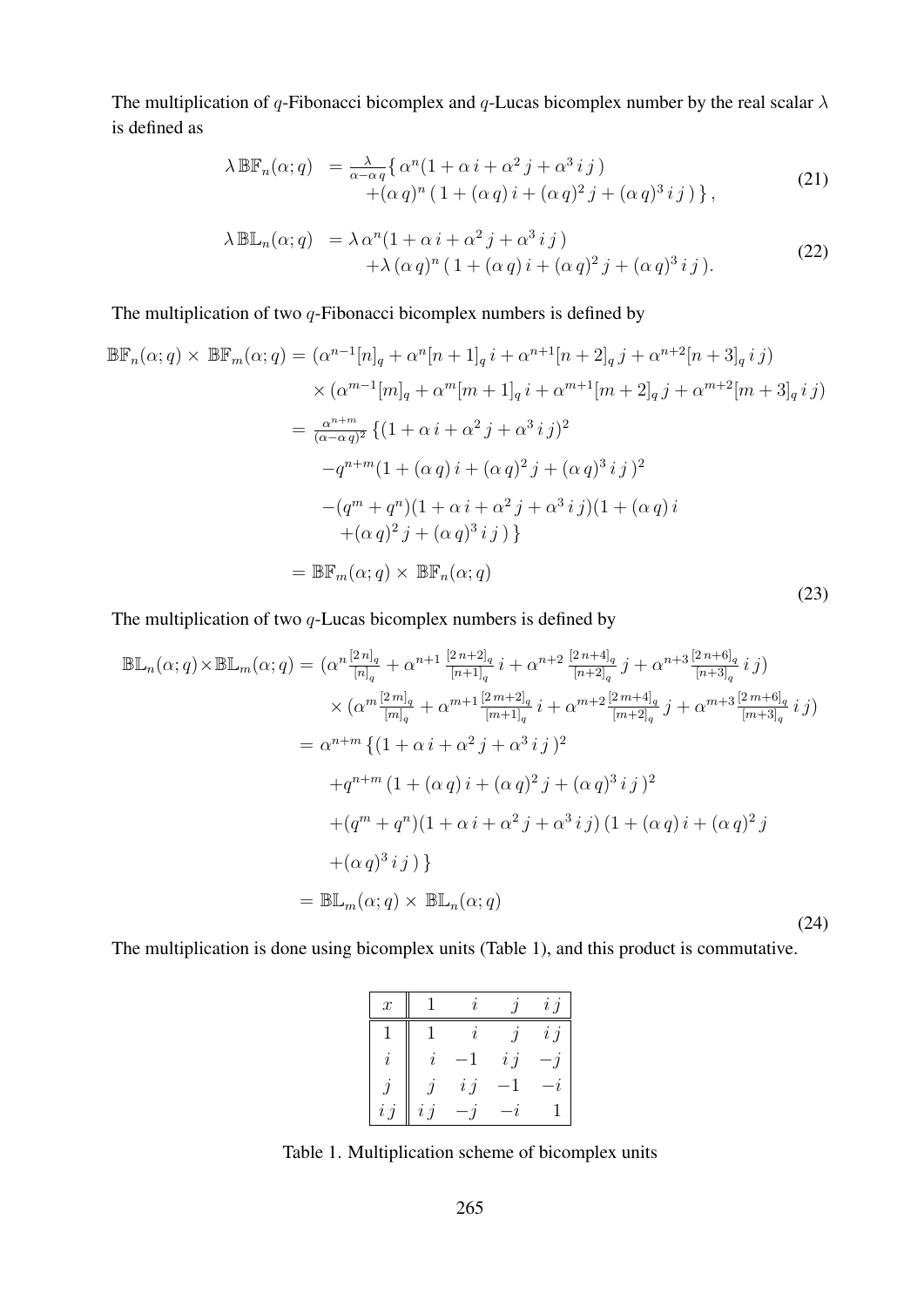Three kinds of conjugation can be defined for bicomplex numbers [20,22]. Therefore, conjugation of the q-Fibonacci bicomplex number is defined in three different ways as follows

$$
(\mathbb{BF}_n(\alpha;q))^{*_1} = (\alpha^{n-1}[n]_q - i \alpha^n[n+1]_q + j \alpha^{n+1}[n+2]_q - ij \alpha^{n+2}[n+3]_q),\tag{25}
$$

$$
(\mathbb{BF}_n(\alpha;q))^{*_2} = (\alpha^{n-1}[n]_q + i \alpha^n [n+1]_q - j \alpha^{n+1}[n+2]_q - ij \alpha^{n+2}[n+3]_q),\tag{26}
$$

$$
(\mathbb{BF}_n(\alpha;q))^{*_3} = (\alpha^{n-1}[n]_q - i \alpha^n [n+1]_q - j \alpha^{n+1}[n+2]_q + ij \alpha^{n+2}[n+3]_q). \tag{27}
$$

Therefore, the norm of the q-Fibonacci bicomplex number  $\mathbb{BF}_n(\alpha; q)$  is defined in three different ways as follows

$$
N_{\mathbb{BF}_n(\alpha;q)^{*1}} = \Vert (\mathbb{BF}_n(\alpha;q)) \times (\mathbb{BF}_n(\alpha;q))^{*1} \Vert^2,
$$
\n(28)

$$
N_{\mathbb{BF}_n(\alpha;q))^*2} = \|\left(\mathbb{BF}_n(\alpha;q)\right) \times \left(\mathbb{BF}_n(\alpha;q)\right)^{*2}\|^2,\tag{29}
$$

$$
N_{\mathbb{BF}_n(\alpha;q))^*3} = \|\left(\mathbb{BF}_n(\alpha;q)\right) \times \left(\mathbb{BF}_n(\alpha;q)\right)^{*3}\|^2. \tag{30}
$$

Now, we give another relations related to q-Fibonacci bicomplex numbers. For  $n \geq 1$ ,

$$
\mathbb{BF}_{n+1}(\alpha;q) = \mathbb{BF}_n(\alpha;q) + \mathbb{BF}_{n-1}(\alpha;q),\tag{31}
$$

$$
\mathbb{BF}_{n+1}(\alpha;q) - \mathbb{BF}_{n-1}(\alpha;q) = \frac{1}{\sqrt{\Delta}} \mathbb{BL}_n(\alpha;q),\tag{32}
$$

with the initial values

$$
\mathbb{BF}_0(\alpha;q) = \frac{1}{\alpha - \alpha q} \{ (1 + \alpha i + \alpha^2 j + \alpha^3 i j) - (1 + (\alpha q) i + (\alpha q)^2 j + (\alpha q)^3 i j) \},
$$
  

$$
\mathbb{BF}_1(\alpha;q) = \frac{1}{\alpha - \alpha q} \{ \alpha (1 + \alpha i + \alpha^2 j + \alpha^3 i j) - (\alpha q) (1 + (\alpha q) i + (\alpha q)^2 j + (\alpha q)^3 i j) \},
$$

where  $\Delta = (\alpha - \alpha q)^2$ . For example, for equality (31):

$$
\mathbb{BF}_{2}(\alpha;q) = \frac{1}{\alpha - (\alpha q)} [\alpha^{2} (1 + \alpha i + \alpha^{2} j + \alpha^{3} i j) \n- (\alpha q)^{2} (1 + (\alpha q) i + (\alpha q)^{2} j + (\alpha q)^{3} i j)]
$$
\n
$$
\mathbb{BF}_{1}(\alpha;q) + \mathbb{BF}_{0}(\alpha;q) = \frac{1}{\alpha - (\alpha q)} \{ [(\alpha + 1) + (\alpha^{2} + \alpha) i + (\alpha^{3} + \alpha^{2}) j + (\alpha^{4} + \alpha^{3}) i j ] \n- [((\alpha q) + 1) + ((\alpha q)^{2} + (\alpha q)) i + ((\alpha q)^{3} + (\alpha q)^{2}) j \n+ ((\alpha q)^{4} + (\alpha q)^{3}) i j ] \},
$$

where

$$
\alpha + 1 = \alpha^2
$$
,  $\alpha^2 + \alpha = \alpha^3$ ,  $\alpha^3 + \alpha^2 = \alpha^4$ ,  $\alpha^4 + \alpha^3 = \alpha^5$ 

and

$$
(\alpha q) + 1 = (\alpha q)^2, \, (\alpha q)^2 + (\alpha q) = (\alpha q)^3, (\alpha q)^3 + (\alpha q)^2 = (\alpha q)^4, \, (\alpha q)^4 + (\alpha q)^3 = (\alpha q)^5.
$$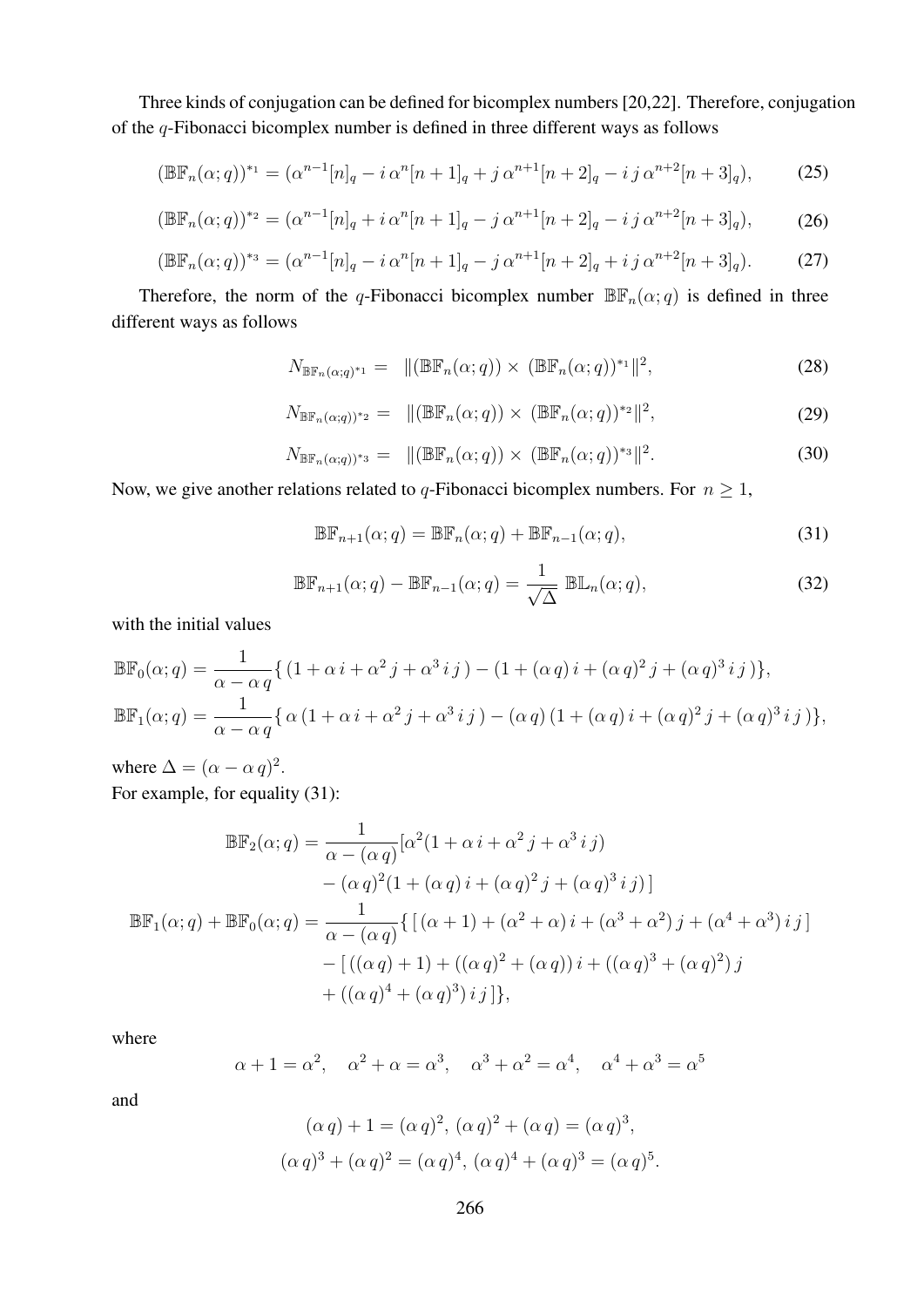For equality (32):

$$
\mathbb{BF}_{2}(\alpha;q) - \mathbb{BF}_{0}(\alpha;q) = \frac{1}{\alpha - (\alpha q)}[(\alpha^{2} - 1) + (\alpha^{3} - \alpha)i + (\alpha^{4} - \alpha^{2})j + (\alpha^{5} - \alpha^{3})ij] \\
- [((\alpha q)^{2} - 1) + ((\alpha q)^{3} - (\alpha q))i + ((\alpha q)^{4} - (\alpha q)^{2})j \\
+ ((\alpha q)^{5} - (\alpha q)^{3})ij] \}
$$
\n
$$
\frac{1}{\sqrt{\Delta}} \mathbb{BE}_{1}(\alpha;q) = \frac{1}{\sqrt{\Delta}} \{ [\alpha + \alpha^{2}i + \alpha^{3}j + \alpha^{4}ij] + [\alpha q + \alpha q^{2}i + \alpha q^{3}j + \alpha q^{4}ij] \}
$$

where

$$
\alpha^2 - 1 = \alpha
$$
,  $\alpha^3 - \alpha = \alpha^2$ ,  $\alpha^4 - \alpha^2 = \alpha^3$ ,  $\alpha^5 - \alpha^3 = \alpha^4$ 

and

$$
(\alpha q)^2 - 1 = \alpha q, \quad (\alpha q)^3 - \alpha q = (\alpha q)^2, (\alpha q)^4 - (\alpha q)^2 = (\alpha q)^3, \quad (\alpha q)^5 - (\alpha q)^3 = (\alpha q)^4.
$$

In this section, we give Binet-Like formulas, exponential generating functions and some other identities for the  $q$ -Fibonacci bicomplex numbers.

**Theorem 1 (Binet's formula).** Let  $\mathbb{BF}_n(\alpha; q)$  and  $\mathbb{BL}_n(\alpha; q)$  be the q-Fibonacci bicomplex *number and the q-Lucas bicomplex number. For*  $n \geq 1$ *, Binet's formula for these numbers respectively, is as follows:*

$$
\mathbb{BF}_n(\alpha; q) = \frac{\alpha^n \,\widehat{\gamma} - (\alpha \,q)^n \,\widehat{\delta}}{\alpha - \alpha \,q},\tag{33}
$$

*and*

$$
\mathbb{B}\mathbb{L}_n(\alpha;q) = \alpha^n \,\widehat{\gamma} + (\alpha \,q)^n \,\widehat{\delta} \tag{34}
$$

*where*

$$
\widehat{\gamma} = 1 + \alpha i + \alpha^2 j + \alpha^3 i j, \quad \alpha = \frac{1 + \sqrt{5}}{2}
$$

*and*

$$
\widehat{\delta} = 1 + (\alpha q) i + (\alpha q)^2 j + (\alpha q)^3 i j, \quad \alpha q = \frac{-1}{\alpha}.
$$

*Proof.* (33): Using (13) and (17), we find that

$$
\mathbb{B}\mathbb{F}_{n}(\alpha;q) = \alpha^{n-1}[n]_{q} + \alpha^{n}[n+1]_{q}\mathbf{i} + \alpha^{n+1}[n+2]_{q}\mathbf{j} + \alpha^{n+2}[n+3]_{q}\mathbf{ij}
$$
  
\n
$$
= \alpha^{n}\frac{1-q^{n}}{\alpha-\alpha q} + \alpha^{n+1}\frac{1-q^{n+1}}{\alpha-\alpha q}\mathbf{i} + \alpha^{n+2}\frac{1-q^{n+2}}{\alpha-\alpha q}\mathbf{j} + \alpha^{n+3}\frac{1-q^{n+3}}{\alpha-\alpha q}\mathbf{i}\mathbf{j}
$$
  
\n
$$
= \frac{\alpha^{n}[1+\alpha\mathbf{i}+\alpha^{2}\mathbf{j}+\alpha^{3}\mathbf{i}\mathbf{j}]-(\alpha q)^{n}[1+(\alpha q)\mathbf{i}+(\alpha q)^{2}\mathbf{j}+(\alpha q)^{3}\mathbf{i}\mathbf{j}]}{\alpha-(\alpha q)}
$$
  
\n
$$
= \frac{\alpha^{n}\widehat{\gamma}-(\alpha q)^{n}\widehat{\delta}}{\alpha-\alpha q}.
$$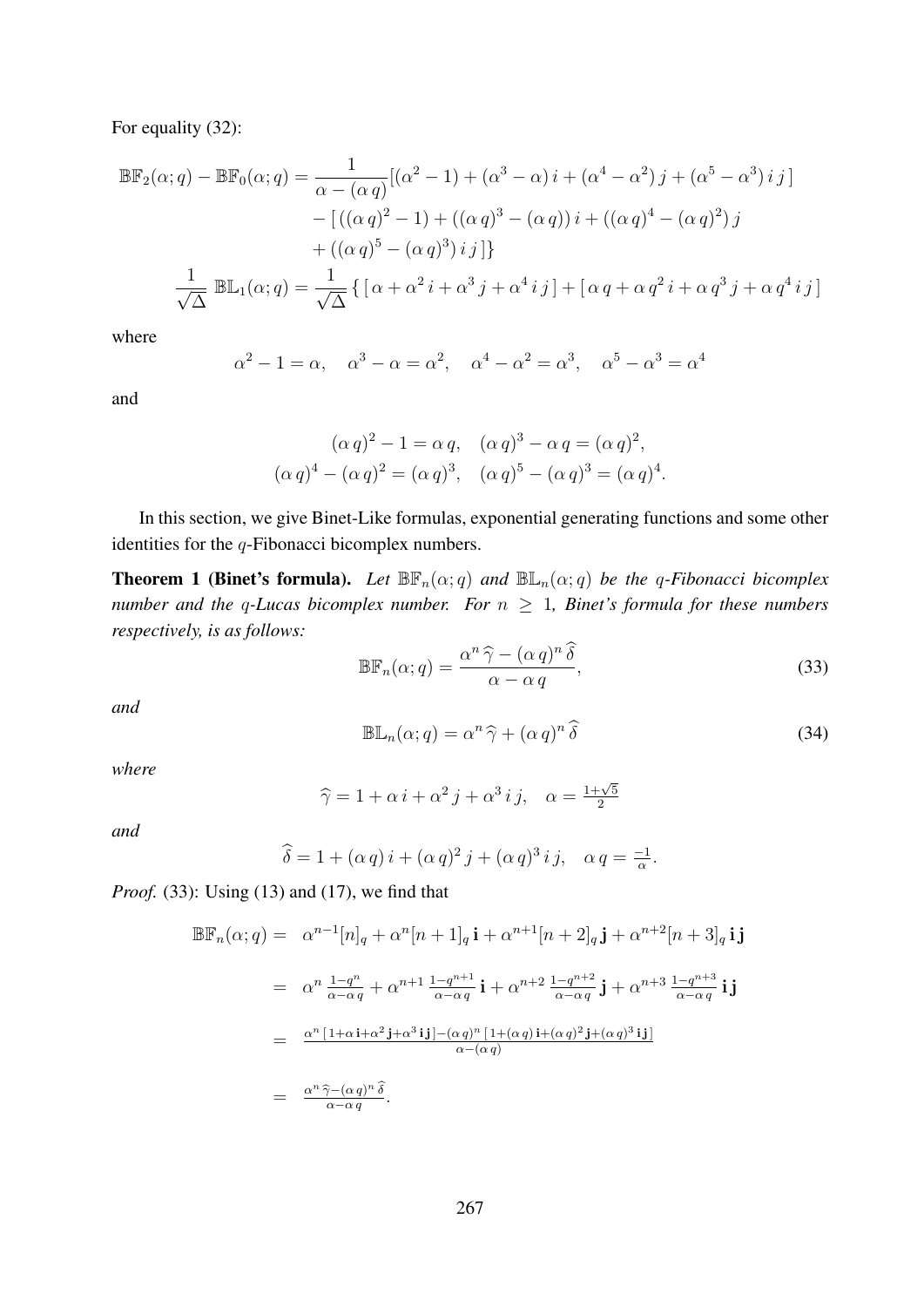In a similar way, equality (34) can be derived as follows

$$
\mathbb{B}\mathbb{L}_{n}(\alpha;q) = \alpha^{n} \frac{[2n]_{q}}{[n]_{q}} + \alpha^{n+1} \frac{[2n+2]_{q}}{[n+1]_{q}} i + \alpha^{n+2} \frac{[2n+4]_{q}}{[n+2]_{q}} j + \alpha^{n+3} \frac{[2n+6]_{q}}{[n+3]_{q}} i j
$$
  
\n
$$
= \alpha^{2n} \left( \frac{1-q^{2n}}{\alpha^{n}-(\alpha q)^{n}} \right) + \alpha^{2n+2} \left( \frac{1-q^{2n+2}}{\alpha^{n+1}-(\alpha q)^{n+1}} \right) i
$$
  
\n
$$
+ \alpha^{2n+4} \left( \frac{1-q^{2n+4}}{\alpha^{n+2}-(\alpha q)^{n+2}} \right) j + \alpha^{2n+6} \left( \frac{1-q^{2n+6}}{\alpha^{n+3}-(\alpha q)^{n+3}} \right) i j
$$
  
\n
$$
= \alpha^{n} \left( 1 + \alpha i + \alpha^{2} j + \alpha^{3} i j \right)
$$
  
\n
$$
+ (\alpha q)^{n} \left( 1 + (\alpha q) i + (\alpha q)^{2} j + (\alpha q)^{3} i j \right)
$$
  
\n
$$
= \alpha^{n} \hat{\gamma} + (\alpha q)^{n} \hat{\delta}
$$

where  $\hat{\gamma} = 1 + \alpha i + \alpha^2 j + \alpha^3 i j$ ,  $\hat{\delta} = 1 + (\alpha q) i + (\alpha q)^2 j + (\alpha q)^3 i j$  and  $\hat{\gamma} \hat{\delta} = \hat{\delta} \hat{\gamma}$ . Thus, the proof is completed.  $\Box$ 

**Theorem 2 (Generating function).** Let  $\mathbb{BF}_n(\alpha; q)$  be the q-Fibonacci bicomplex number and  $\mathbb{BL}_n(\alpha; q)$  *be the q-Lucas bicomplex number. For the generating function for these numbers is as follows:*

$$
g_{\mathbb{BF}_n(\alpha;q)}(t) = \sum_{n=0}^{\infty} \mathbb{BF}_n(\alpha;q) t^n = \frac{(1-t+\alpha t)\,\widehat{\gamma} - (1-t+(\alpha q)t)\,\widehat{\delta}}{(\alpha-\alpha q)\,(1-t-t^2)},\tag{35}
$$

$$
g_{\mathbb{BL}_n(\alpha;q)}(t) = \sum_{n=0}^{\infty} \mathbb{BL}_n(\alpha;q) t^n = \frac{(1-t+\alpha t)\widehat{\gamma} + (1-t+(\alpha q)t)\widehat{\delta}}{1-t-t^2}.
$$
 (36)

*Proof.* (35): Using the definition of generating function, we obtain

$$
g_{\mathbb{BF}_n(\alpha;q)}(t) = \mathbb{BF}_0(\alpha;q) + \mathbb{BF}_1(\alpha;q) t + \mathbb{BF}_2(\alpha;q) t^2 + \cdots + \mathbb{BF}_n(\alpha;q) t^n + \cdots
$$
 (37)

Multiplying by  $(1 - t - t^2)$  both sides of (37) and using (31), we have

$$
(1 - t - t^2) g_{\mathbb{BF}_n(\alpha;q)}(t) = \mathbb{BF}_0(\alpha;q) + [\mathbb{BF}_1(\alpha;q) - \mathbb{BF}_0(\alpha;q)]t
$$
  
+ 
$$
[\mathbb{BF}_2(\alpha;q) - \mathbb{BF}_1(\alpha;q) - \mathbb{BF}_0(\alpha;q)]t^2
$$
  
+ 
$$
[\mathbb{BF}_3(\alpha;q) - \mathbb{BF}_2(\alpha;q) - \mathbb{BF}_1(\alpha;q)]t^3 + \dots
$$
  
+ 
$$
[\mathbb{BF}_{k+1}(\alpha;q) - \mathbb{BF}_k(\alpha;q) - \mathbb{BF}_{k-1}(\alpha;q)]t^{k+1} + \dots
$$
  

$$
g_{\mathbb{BF}_n(\alpha;q)}(t) = \frac{(1 - t + \alpha t)\hat{\gamma} - (1 - t + (\alpha q)t)\hat{\delta}}{(\alpha - \alpha q)(1 - t - t^2)}.
$$

where

$$
\mathbb{BF}_2(\alpha; q) - \mathbb{BF}_1(\alpha; q) - \mathbb{BF}_0(\alpha; q) = 0,
$$
  

$$
\vdots
$$
  

$$
\mathbb{BF}_{k+1}(\alpha; q) - \mathbb{BF}_k(\alpha; q) - \mathbb{BF}_{k-1}(\alpha; q) = 0.
$$

In a similar way, (36) can be derived.

Thus, the proof is completed.  $\Box$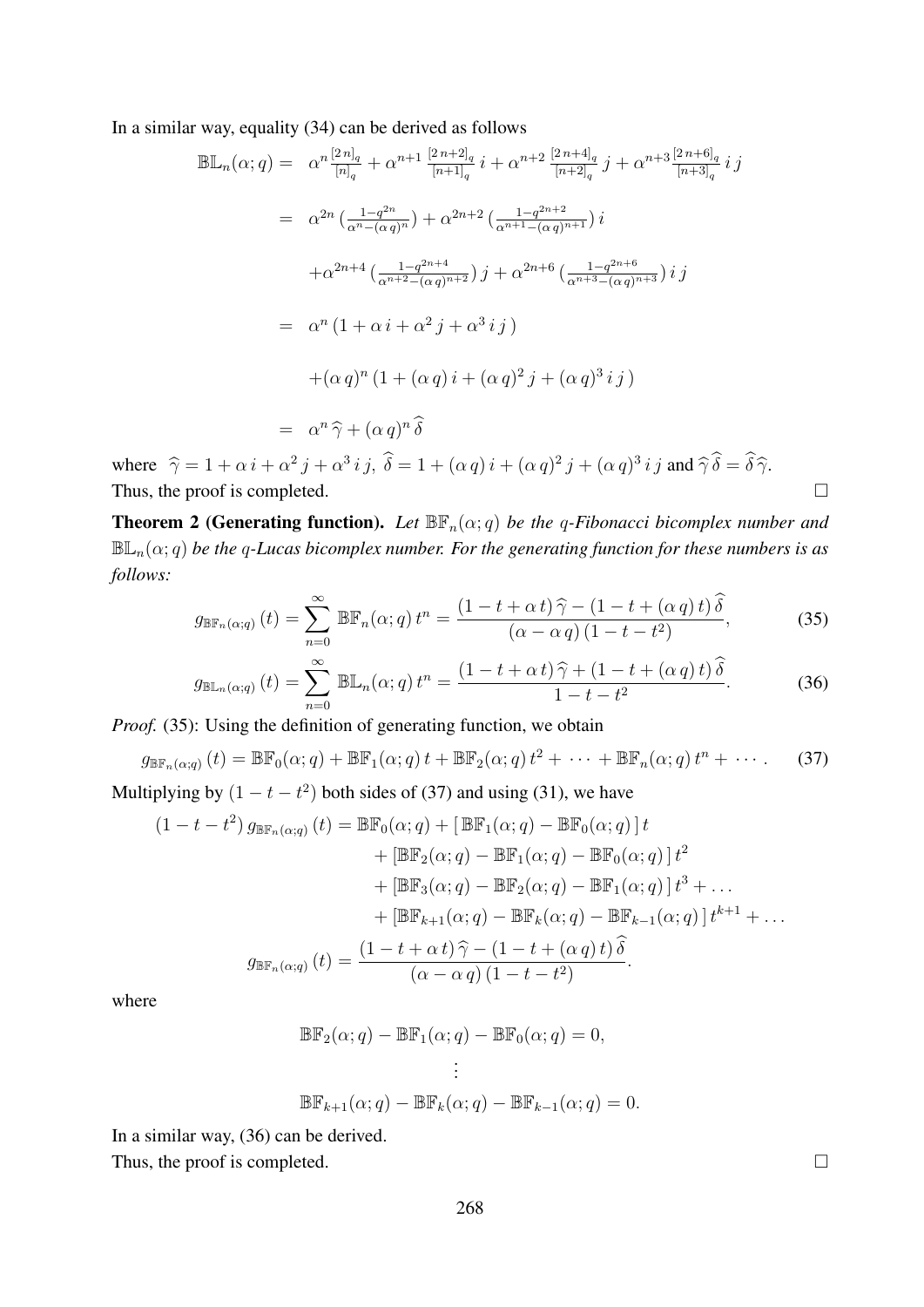**Theorem 3 (Exponential generating function).** Let  $\mathbb{BF}_n(\alpha; q)$  be the q-Fibonacci bicomplex *number and*  $\mathbb{BL}_n(\alpha; q)$  *be the q-Lucas bicomplex number. For the exponential generating functions for these numbers are as follows:*

$$
g_{\mathbb{BF}_n(\alpha;q)}\left(\frac{t^n}{n!}\right) = \sum_{n=0}^{\infty} \mathbb{BF}_n(\alpha;q) \frac{t^n}{n!} = \frac{\widehat{\gamma} e^{\alpha t} - \widehat{\delta} e^{(\alpha q)t}}{\alpha - \alpha q}
$$
(38)

$$
g_{\mathbb{BL}_n(\alpha;q)}\left(\frac{t^n}{n!}\right) = \sum_{n=0}^{n_{\overline{\infty}^0}} \mathbb{BL}_n(\alpha;q)\,\frac{t^n}{n!} = \widehat{\gamma} \,e^{\alpha \,t} + \widehat{\delta} \,e^{(\alpha \,q) \,t} \,. \tag{39}
$$

*Proof.* (38): Using the definition of exponential generating function, we obtain

$$
\sum_{n=0}^{\infty} \mathbb{BF}_n(\alpha; q) \frac{t^n}{n!} = \sum_{n=0}^{\infty} \left( \frac{\alpha^n \hat{\gamma} - (\alpha q)^n \hat{\delta}}{\alpha - \alpha q} \right) \frac{t^n}{n!}
$$

$$
= \frac{\hat{\gamma}}{\alpha - \alpha q} \sum_{n=0}^{\infty} \frac{t^n}{n!} - \frac{\hat{\delta}}{\alpha - \alpha q} \sum_{n=0}^{\infty} \frac{(\alpha q t)^n}{n!}
$$

$$
= \frac{\hat{\gamma} e^{\alpha t} - \hat{\delta} e^{(\alpha q)t}}{\alpha - \alpha q}.
$$

(39):

$$
\sum_{n=0}^{\infty} \mathbb{B} \mathbb{L}_n(\alpha; q) \frac{t^n}{n!} = \sum_{n=0}^{\infty} (\alpha^n \hat{\gamma} + (\alpha q)^n \hat{\delta}) \frac{t^n}{n!}
$$

$$
= \hat{\gamma} \sum_{n=0}^{\infty} \frac{(\alpha t)^n}{n!} + \hat{\delta} \sum_{n=0}^{\infty} \frac{(\alpha q t)^n}{n!}
$$

$$
= \hat{\gamma} e^{\alpha t} + \hat{\delta} e^{(\alpha q)t}.
$$

Thus, the proof is completed.  $\Box$ 

**Theorem 4.** Let q-Fibonacci bicomplex number  $(\mathbb{BF}_n(\alpha; q))$  and q-Lucas bicomplex number  $(\mathbb{B} \mathbb{L}_n(\alpha; q))$ *. In this case, for nonnegative integer numbers n and k, we can give the following relations:*

$$
\sum_{i=0}^{n} \binom{n}{i} \left(-\alpha^{2} q\right)^{n-i} \mathbb{BF}_{2i+k}(\alpha; q) = \begin{cases} \Delta^{\frac{n}{2}} \mathbb{BF}_{n+k}(\alpha; q) & \text{if } n \text{ is even,} \\ \Delta^{\frac{n-1}{2}} \mathbb{BF}_{n+k}(\alpha; q) & \text{if } n \text{ is odd,} \end{cases}
$$
(40)

$$
\sum_{i=0}^{n} \binom{n}{i} \left(-\alpha^{2} q\right)^{n-i} \mathbb{BL}_{2i+k}(\alpha; q) = \begin{cases} \Delta^{\frac{n}{2}} \mathbb{BL}_{n+k}(\alpha; q) & \text{if } n \text{ is even,} \\ \Delta^{\frac{n+1}{2}} \mathbb{BF}_{n+k}(\alpha; q) & \text{if } n \text{ is odd,} \end{cases}
$$
(41)

$$
\sum_{i=0}^{n} \binom{n}{i} \left(-1\right)^{i} \left(-\alpha^{2} q\right)^{n-i} \mathbb{B} \mathbb{F}_{2i+k}(\alpha; q) = \left(-\alpha [2]_{q}\right)^{n} \mathbb{B} \mathbb{F}_{n+k}(\alpha; q) ,\tag{42}
$$

$$
\sum_{i=0}^{n} \binom{n}{i} \left(-1\right)^{i} \left(-\alpha^{2} q\right)^{n-i} \mathbb{B} \mathbb{L}_{2i+k}(\alpha; q) = \left(-\alpha [2]_{q}\right)^{n} \mathbb{B} \mathbb{L}_{n+k}(\alpha; q). \tag{43}
$$

*where*  $\Delta = (\alpha - \alpha q)^2$  *and*  $(-\alpha [2]_q)^n = (-\alpha (1+q))^n$ . *Proof.* (40): If  $n$  is even. Using the binomial coefficients and (33), we have

$$
\sum_{i=0}^{n} \binom{n}{i} \left(-\alpha^{2} q\right)^{n-i} \mathbb{B} \mathbb{F}_{2i+k}(\alpha; q) = \sum_{i=0}^{n} \binom{n}{i} \left(-\alpha^{2} q\right)^{n-i} \frac{\alpha^{2i+k} \hat{\gamma} - (\alpha q)^{2i+k} \hat{\delta}^{2i}}{\alpha - \alpha q}
$$
\n
$$
= \frac{(\alpha^{2} - \alpha^{2} q)^{n} \alpha^{k} \hat{\gamma} - (\alpha^{2} q^{2} - \alpha^{2} q)^{n} (\alpha q)^{k} \hat{\delta}^{2i}}{\alpha - \alpha q}
$$
\n
$$
= \sqrt{\Delta}^{n} \left(\frac{\alpha^{n+k} \hat{\gamma} - (\alpha q)^{n+k} \hat{\delta}}{\alpha - \alpha q}\right)
$$
\n
$$
= \sqrt{\Delta}^{n} \left(\frac{\alpha^{n+k} \hat{\gamma} - (\alpha q)^{n+k} \hat{\delta}}{\alpha - \alpha q}\right)
$$
\n
$$
= \Delta^{\frac{n}{2}} \mathbb{B} \mathbb{F}_{n+k}(\alpha; q).
$$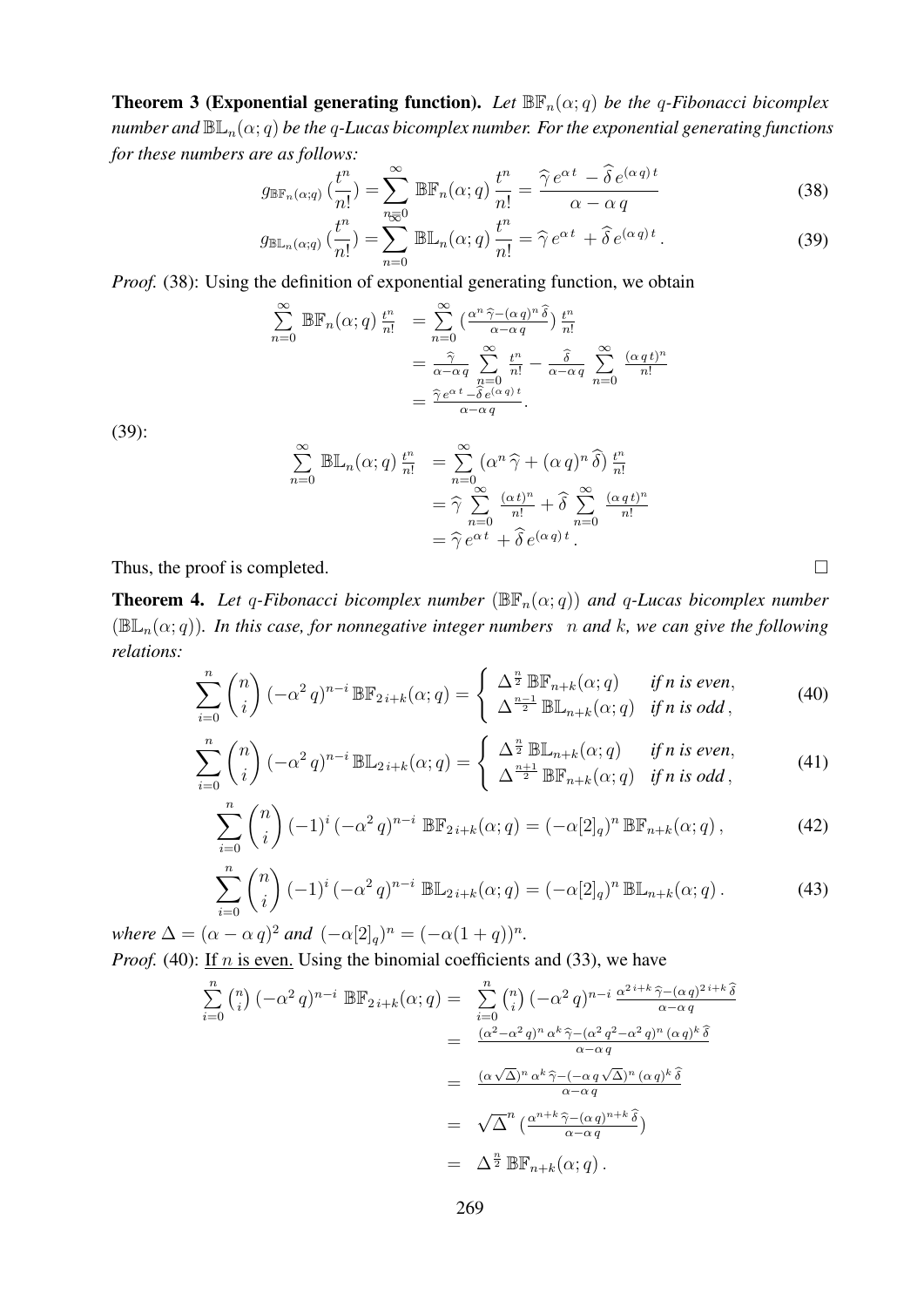If  $n$  is odd. Using the binomial coefficients and (33), we have

$$
\sum_{i=0}^{n} \binom{n}{i} \left(-\alpha^{2} q\right)^{n-i} \mathbb{B} \mathbb{F}_{2i+k}(\alpha; q) = \sum_{i=0}^{n} \binom{n}{i} \left(-\alpha^{2} q\right)^{n-i} \frac{\alpha^{2i+k} \hat{\gamma} - (\alpha q)^{2i+k} \hat{\delta} \cdot (\alpha^{2} q^{2i+k} \hat{\delta} + \alpha^{2} q^{2i+k} \hat{\delta} \cdot (\alpha^{2} q^{2}) \cdot (\alpha^{2} q^{2}) \cdot (\alpha^{2} q^{2}) \cdot (\alpha^{2} q^{2}) \cdot (\alpha^{2} q^{2}) \cdot (\alpha^{2} q^{2}) \cdot (\alpha^{2} q^{2}) \cdot (\alpha^{2} q^{2}) \cdot (\alpha^{2} q^{2}) \cdot (\alpha^{2} q^{2}) \cdot (\alpha^{2} q^{2}) \cdot (\alpha^{2} q^{2}) \cdot (\alpha^{2} q^{2}) \cdot (\alpha^{2} q^{2}) \cdot (\alpha^{2} q^{2}) \cdot (\alpha^{2} q^{2}) \cdot (\alpha^{2} q^{2}) \cdot (\alpha^{2} q^{2}) \cdot (\alpha^{2} q^{2}) \cdot (\alpha^{2} q^{2}) \cdot (\alpha^{2} q^{2}) \cdot (\alpha^{2} q^{2}) \cdot (\alpha^{2} q^{2}) \cdot (\alpha^{2} q^{2}) \cdot (\alpha^{2} q^{2}) \cdot (\alpha^{2} q^{2}) \cdot (\alpha^{2} q^{2}) \cdot (\alpha^{2} q^{2}) \cdot (\alpha^{2} q^{2}) \cdot (\alpha^{2} q^{2}) \cdot (\alpha^{2} q^{2}) \cdot (\alpha^{2} q^{2}) \cdot (\alpha^{2} q^{2}) \cdot (\alpha^{2} q^{2}) \cdot (\alpha^{2} q^{2}) \cdot (\alpha^{2} q^{2}) \cdot (\alpha^{2} q^{2}) \cdot (\alpha^{2} q^{2}) \cdot (\alpha^{2} q^{2}) \cdot (\alpha^{2} q^{2}) \cdot (\alpha^{2} q^{2}) \cdot (\alpha^{2} q^{2}) \cdot (\alpha^{2} q^{2}) \cdot (\alpha^{2} q^{2}) \cdot (\alpha^{2} q^{2}) \cdot (\alpha^{2} q^{2}) \cdot (\alpha^{2} q^{2}) \cdot (\alpha^{2} q^{2}) \cdot (\alpha^{2} q^{2}) \cdot (\alpha^{2} q^{2}) \cdot (\alpha^{2} q^{2}) \cdot (\alpha^{2} q^{2}) \cdot (\alpha^{2} q^{2}) \cdot (\alpha^{2} q^{2}) \cdot (\alpha^{2} q^{2}) \cdot (\
$$

In a similar way, (41), (42) and (43) can be derived.

Thus, the proof is completed.  $\Box$ 

**Theorem 5 (Honsberger identity).** *For*  $n, m \geq 0$  *the Honsberger identity for the q-Fibonacci bicomplex numbers*  $\mathbb{BF}_n(\alpha;q)$  *and*  $\mathbb{BF}_m(\alpha;q)$  *and the q-Lucas bicomplex numbers*  $\mathbb{BL}_n(\alpha;q)$  *and*  $\mathbb{BL}_m(\alpha;q)$ , respectively, are as follows:

$$
\mathbb{BF}_{n}(\alpha;q) \mathbb{BF}_{m}(\alpha;q) + \mathbb{BF}_{n+1}(\alpha;q) \mathbb{BF}_{m+1}(\alpha;q)
$$
  
= 
$$
\frac{\alpha^{n+m}}{(\alpha-\alpha q)^{2}} \left\{ (1+\alpha^{2}) \hat{\gamma}^{2} - (1+\alpha(\alpha q)) (q^{n}+q^{m}) \hat{\gamma} \hat{\delta} + (1+(\alpha q)^{2} q^{n+m} \hat{\delta}^{2}) \right\},
$$
 (44)

*and*

$$
\mathbb{BL}_n(\alpha;q) \mathbb{BL}_m(\alpha;q) + \mathbb{BL}_{n+1}(\alpha;q) \mathbb{BL}_{m+1}(\alpha;q)
$$
  
=  $\alpha^{n+m} \{ (1+\alpha^2)\hat{\gamma}^2 + (1+\alpha(\alpha q))(q^n + q^m)\hat{\gamma}\hat{\delta} + (1+(\alpha q)^2 q^{n+m}\hat{\delta}^2) \}.$  (45)

*Proof.* (44): By using (17) and (33) we get

$$
\mathbb{BF}_{n}(\alpha;q) \mathbb{BF}_{m}(\alpha;q) + \mathbb{BF}_{n+1}(\alpha;q) \mathbb{BF}_{m+1}(\alpha;q)
$$
\n
$$
= \left(\frac{\alpha^{n} \hat{\gamma} - (\alpha q)^{n} \hat{\delta}}{\alpha - \alpha q}\right) \left(\frac{\alpha^{m} \hat{\gamma} - (\alpha q)^{m} \hat{\delta}}{\alpha - \alpha q}\right) + \left(\frac{\alpha^{n+1} \hat{\gamma} - (\alpha q)^{n+1} \hat{\delta}}{\alpha - \alpha q}\right) \left(\frac{\alpha^{m+1} \hat{\gamma} - (\alpha q)^{m+1} \hat{\delta}}{\alpha - \alpha q}\right)
$$
\n
$$
= \frac{\alpha^{n+m}}{(\alpha - \alpha q)^{2}} \left\{ \left(\hat{\gamma} - q^{n} \hat{\delta}\right) \left(\hat{\gamma} - q^{m} \hat{\delta}\right) \right\} + \frac{\alpha^{n+m+2}}{(\alpha - \alpha q)^{2}} \left\{ \hat{\gamma} - q^{n+1} \hat{\delta}\right) \left(\hat{\gamma} - q^{m+1} \hat{\delta}\right) \right\}
$$
\n
$$
= \frac{\alpha^{n+m}}{(\alpha - \alpha q)^{2}} \left\{ \left(1 + \alpha^{2}\right) \hat{\gamma}^{2} - \left(1 + \alpha(\alpha q)\right) \left(q^{n} + q^{m}\right) \hat{\gamma} \hat{\delta} + \left(1 + (\alpha q)^{2}\right) q^{n+m} \hat{\delta}^{2} \right\}.
$$

For example, for  $n = 2$  and  $m = 1$ ,

$$
\mathbb{BF}_{2}(\alpha;q) \mathbb{BF}_{1}(\alpha;q) + \mathbb{BF}_{3}(\alpha;q) \mathbb{BF}_{2}(\alpha;q)
$$
  
= 
$$
\frac{\hat{\gamma}^{2}(\alpha^{3}+\alpha^{5})-\hat{\gamma}\hat{\delta}(\alpha^{2}(\alpha q)+\alpha(\alpha q)^{2}+\alpha^{3}(\alpha q)^{2}+\alpha^{2}(\alpha q)^{3})+\hat{\delta}^{2}((\alpha q)^{3}+(\alpha q)^{5})}{(\alpha-\alpha q)^{2}}
$$
  
= 
$$
\frac{\alpha^{3}}{(\alpha-\alpha q)^{2}} \left\{ (1+\alpha^{2})\hat{\gamma}^{2} - (1+\alpha(\alpha q)) (q^{2}+q)\hat{\gamma}\hat{\delta} + (1+(\alpha q)^{2}q^{3}\hat{\delta}^{2}) \right\}
$$

(45): By using (18) and (34) we get,

$$
\mathbb{BL}_n(\alpha;q) \mathbb{BL}_m(\alpha;q) + \mathbb{BL}_{n+1}(\alpha;q) \mathbb{BL}_{m+1}(\alpha;q)
$$
  
=  $(\alpha^n \hat{\gamma} + (\alpha q)^n \hat{\delta}) (\alpha^m \hat{\gamma} + (\alpha q)^m \hat{\delta}) + (\alpha^{n+1} \hat{\gamma} + (\alpha q)^{n+1} \hat{\delta}) (\alpha^{m+1} \hat{\gamma} + (\alpha q)^{m+1} \hat{\delta})$   
=  $\alpha^{n+m} \{ (1 + \alpha^2) \hat{\gamma}^2 + (q^n + q^m) (1 + \alpha(\alpha q)) \hat{\gamma} \hat{\delta} + q^{n+m} (1 + (\alpha q)^2) \hat{\delta}^2 \}.$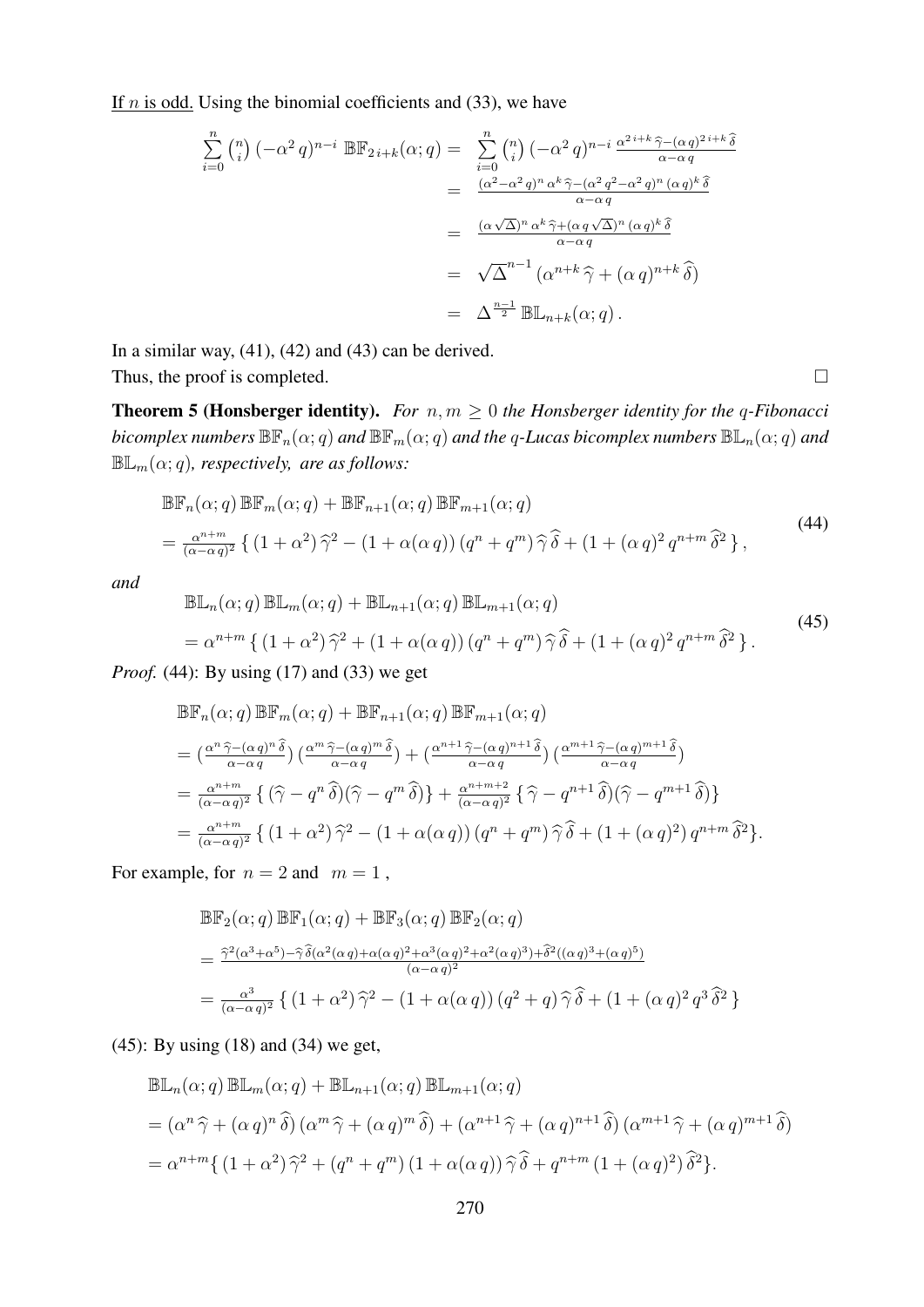For example, for  $n = 2$  and  $m = 1$ ,

$$
\mathbb{B}\mathbb{L}_{2}(\alpha;q) \mathbb{B}\mathbb{L}_{1}(\alpha;q) + \mathbb{B}\mathbb{L}_{3}(\alpha;q) \mathbb{B}\mathbb{L}_{2}(\alpha;q)
$$
  
=  $(\alpha^{3} + \alpha^{5})\hat{\gamma}^{2} + \hat{\gamma}\hat{\delta}(\alpha^{2}(\alpha q) + \alpha(\alpha q)^{2} + \alpha^{3}(\alpha q)^{2} + \alpha^{2}(\alpha q)^{3}) + ((\alpha q)^{3} + (\alpha q)^{5})\hat{\delta}^{2}$   
=  $\alpha^{3}\{(1 + \alpha^{2})\hat{\gamma}^{2} + (q^{2} + q)(1 + \alpha(\alpha q))\hat{\gamma}\hat{\delta} + q^{3}(1 + (\alpha q)^{2})\hat{\delta}^{2}\},$   
re  $\hat{\delta}\hat{\delta} - \hat{\delta}\hat{\delta}$ 

where  $\hat{\gamma} \delta = \delta \hat{\gamma}$ .

Thus, the proof is completed.  $\Box$ 

**Theorem 6 (d'Ocagne's identity).** *For*  $n, m \geq 0$ *, the d'Ocagne's identity for the q-Fibonacci bicomplex numbers*  $\mathbb{BF}_n(\alpha; q)$  *and the q-Lucas bicomplex numbers*  $\mathbb{BE}_n(\alpha; q)$ *, respectively, are as follows:*

$$
\mathbb{BF}_n(\alpha;q)\,\mathbb{BF}_{m+1}(\alpha;q) - \mathbb{BF}_{n+1}(\alpha;q)\,\mathbb{BF}_m(\alpha;q) = \frac{\alpha^{n+m-1}(q^m - q^n)\,\widehat{\gamma}\,\widehat{\delta}}{(1-q)}.\tag{46}
$$

$$
\mathbb{B}\mathbb{L}_n(\alpha;q)\,\mathbb{B}\mathbb{L}_{m+1}(\alpha;q)-\mathbb{B}\mathbb{L}_{n+1}(\alpha;q)\,\mathbb{B}\mathbb{L}_m(\alpha;q)=\alpha^{n+m+1}\{(1-q)(q^n-q^m)\,\widehat{\gamma}\,\widehat{\delta}\}.\tag{47}
$$

*Proof.* (46): By using (17) and (33) we get,

$$
\mathbb{BF}_{n}(\alpha;q) \mathbb{BF}_{m+1}(\alpha;q) - \mathbb{BF}_{n+1}(\alpha;q) \mathbb{BF}_{m}(\alpha;q)
$$
\n
$$
= \left(\frac{\alpha^{n} \hat{\gamma} - (\alpha q)^{n} \hat{\delta}}{\alpha - \alpha q}\right) \left(\frac{\alpha^{m+1} \hat{\gamma} - (\alpha q)^{m+1} \hat{\delta}}{\alpha - \alpha q}\right) - \left(\frac{\alpha^{n+1} \hat{\gamma} - (\alpha q)^{n+1} \hat{\delta}}{\alpha - \alpha q}\right) \left(\frac{\alpha^{m} \hat{\gamma} - (\alpha q)^{m} \hat{\delta}}{\alpha - \alpha q}\right)
$$
\n
$$
= \frac{\alpha^{n+m+1}}{(\alpha - \alpha q)^{2}} \left\{ \left(1 - q\right) \left(q^{m} - q^{n}\right) \hat{\gamma} \hat{\delta} \right\}
$$
\n
$$
= \frac{\alpha^{n+m-1} (q^{m} - q^{n}) \hat{\gamma} \hat{\delta}}{(1-q)}.
$$

For example, for  $m = 2$  and  $n = 1$ ,

$$
\mathbb{BF}_2(\alpha;q) \mathbb{BF}_2(\alpha;q) - \mathbb{BF}_3(\alpha;q) \mathbb{BF}_1(\alpha;q)
$$
  
= 
$$
\frac{\widehat{\gamma}\widehat{\delta}(-\alpha^2(\alpha q)^2 - \alpha^2(\alpha q)^2 + \alpha^3(\alpha q) + \alpha(\alpha q)^3)}{(\alpha - \alpha q)^2}
$$
  
= 
$$
\frac{\alpha^4}{(\alpha - \alpha q)^2} \left\{ (1 - q) (q - q^2) \widehat{\gamma} \widehat{\delta} \right\}
$$
  
= 
$$
\frac{\alpha^2(q - q^2) \widehat{\gamma} \widehat{\delta}}{(1 - q)}.
$$

(47): By using (18) and (34) we get,

$$
\mathbb{B}\mathbb{L}_{n}(\alpha;q) \mathbb{B}\mathbb{L}_{m+1}(\alpha;q) - \mathbb{B}\mathbb{L}_{n+1}(\alpha;q) \mathbb{B}\mathbb{L}_{m}(\alpha;q)
$$
  
=  $(\alpha^{n} \hat{\gamma} + (\alpha q)^{n} \hat{\delta}) (\alpha^{m+1} \hat{\gamma} + (\alpha q)^{m+1} \hat{\delta})$   
+ $(\alpha^{n+1} \hat{\gamma} + (\alpha q)^{n+1} \hat{\delta}) (\alpha^{m} \hat{\gamma} + (\alpha q)^{m} \hat{\delta})$   
=  $\alpha^{n+m+1} \{ (q^{m+1} - q^{m}) \hat{\gamma} \hat{\delta} + (q^{n} - q^{n+1}) \hat{\delta} \hat{\gamma} \}$   
=  $\alpha^{n+m+1} \{ (1-q) (q^{n} - q^{m}) \hat{\gamma} \hat{\delta} \}.$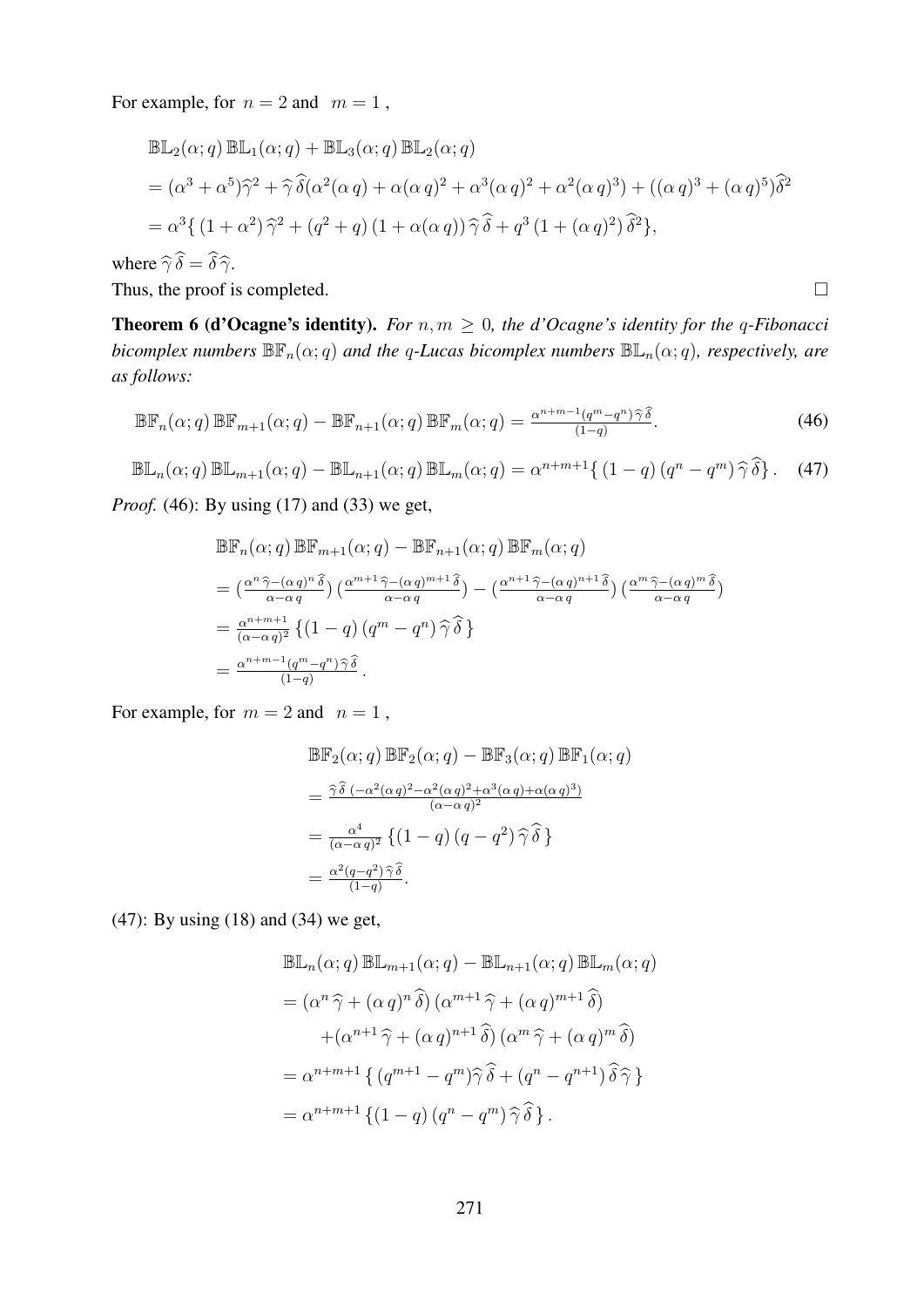For example, for  $m = 2$  and  $n = 1$ ,

$$
\mathbb{BL}_2(\alpha; q) \mathbb{BL}_2(\alpha; q) - \mathbb{BL}_3(\alpha; q) \mathbb{BL}_1(\alpha; q)
$$
  
=  $\alpha^4 \{ (q^3 - q^2) \hat{\gamma} \hat{\delta} + (q - q^2) \hat{\delta} \hat{\gamma} \}$   
=  $\alpha^4 \{ (1 - q) (q^2 - q) \hat{\gamma} \hat{\delta} \}.$ 

Here,  $\widehat{\gamma}\,\widehat{\delta} = \widehat{\delta}\,\widehat{\gamma}$  is used.

Thus, the proof is completed.  $\Box$ 

**Theorem 7 (Cassini's identity).** *For*  $n \geq 1$ *, Cassini's identity for the q-Fibonacci bicomplex numbers*  $\mathbb{BF}_n(\alpha; q)$  *and the q-Lucas bicomplex numbers*  $\mathbb{BE}_n(\alpha; q)$  *respectively, are as follows:* 

$$
\mathbb{BF}_{n+1}(\alpha;q)\,\mathbb{BF}_{n-1}(\alpha;q) - \mathbb{BF}_n^2(\alpha;q) = \frac{\alpha^{2n-2}q^n\,(1-q^{-1})\,\widehat{\gamma}\,\widehat{\delta}}{(1-q)}.\tag{48}
$$

$$
\mathbb{BL}_{n+1}(\alpha;q) \mathbb{BL}_{n-1}(\alpha;q) - \mathbb{BL}_n^2(\alpha;q) = \alpha^{2n} q^{n-1} (1-q)^2) \widehat{\gamma} \widehat{\delta}.
$$
 (49)

*Proof.* (48): By using (17) and (33) we get

$$
\mathbb{BF}_{n+1}(\alpha;q) \mathbb{BF}_{n-1}(\alpha;q) - \mathbb{BF}_{n}^{2}(\alpha;q) = \frac{(\frac{\alpha^{n+1} \hat{\gamma} - (\alpha q)^{n+1} \hat{\delta})}{\alpha - \alpha q} (\frac{\alpha^{n-1} \hat{\gamma} - (\alpha q)^{n-1} \hat{\delta})}{\alpha - \alpha q}) - (\frac{\frac{\alpha^{n+1} \hat{\gamma} - (\alpha q)^{n}}{\alpha - \alpha q})^{2}}{\alpha - \alpha q^{2}}
$$
  

$$
= \frac{\frac{\alpha^{2n} q^{n} (1-q)(1-q^{-1}) \hat{\gamma} \hat{\delta}}{(\alpha - \alpha q)^{2}}}{(1-q)^{2}}.
$$

For example, for  $n = 2$ ,

$$
\mathbb{BF}_3(\alpha;q) \mathbb{BF}_1(\alpha;q) - \mathbb{BF}_2^2(\alpha;q) = \frac{\hat{\gamma}\hat{\delta}(\alpha^2(\alpha q)^2 + \alpha^2(\alpha q)^2 - \alpha^3(\alpha q) - \alpha(\alpha q)^3)}{(\alpha - \alpha q)^2}
$$
  
= 
$$
\frac{\alpha^4 q^2 (1-q)(1-q^{-1})\hat{\gamma}\hat{\delta}}{(\alpha - \alpha q)^2}
$$
  
= 
$$
\frac{\alpha^2 q^2 (1-q^{-1})\hat{\gamma}\hat{\delta}}{(1-q)}.
$$

(49): By using (18) and (34) we get

$$
\mathbb{B}\mathbb{L}_{n+1}(\alpha;q)\,\mathbb{B}\mathbb{L}_{n-1}(\alpha;q) - \mathbb{B}\mathbb{L}_{n}^{2}(\alpha;q) = (\alpha^{n+1}\,\widehat{\gamma} + (\alpha\,q)^{n+1}\,\widehat{\delta})\,(\alpha^{n-1}\,\widehat{\gamma} + (\alpha\,q)^{n-1}\,\widehat{\delta})
$$

$$
-(\alpha^{n}\,\widehat{\gamma} + (\alpha\,q)^{n}\,\widehat{\delta})^{2}
$$

$$
= \alpha^{2n}\,q^{n}\,(q+q^{-1}-2)\,\widehat{\gamma}\,\widehat{\delta}
$$

$$
= \alpha^{2n}\,q^{n-1}\,(1-q)^{2}\,\widehat{\gamma}\,\widehat{\delta}.
$$

For example: For  $n = 2$ ,

$$
\mathbb{BL}_3(\alpha;q) \mathbb{BL}_1(\alpha;q) - \mathbb{BL}_2^2(\alpha;q) = [\alpha^3 (\alpha q) + \alpha(\alpha q)^3 - \alpha^2(\alpha q)^2 - \alpha^2(\alpha q)^2] \hat{\gamma} \hat{\delta}
$$
  
=  $\alpha^4 (q + q^3 - q^2 - q^2) \hat{\gamma} \hat{\delta}$   
=  $\alpha^4 q^2 (q + q^{-1} - 2) \hat{\gamma} \hat{\delta}$ 

Here,  $\widehat{\gamma}\widehat{\delta} = \widehat{\delta}\widehat{\gamma}$  is used.

Thus, the proof is completed.  $\Box$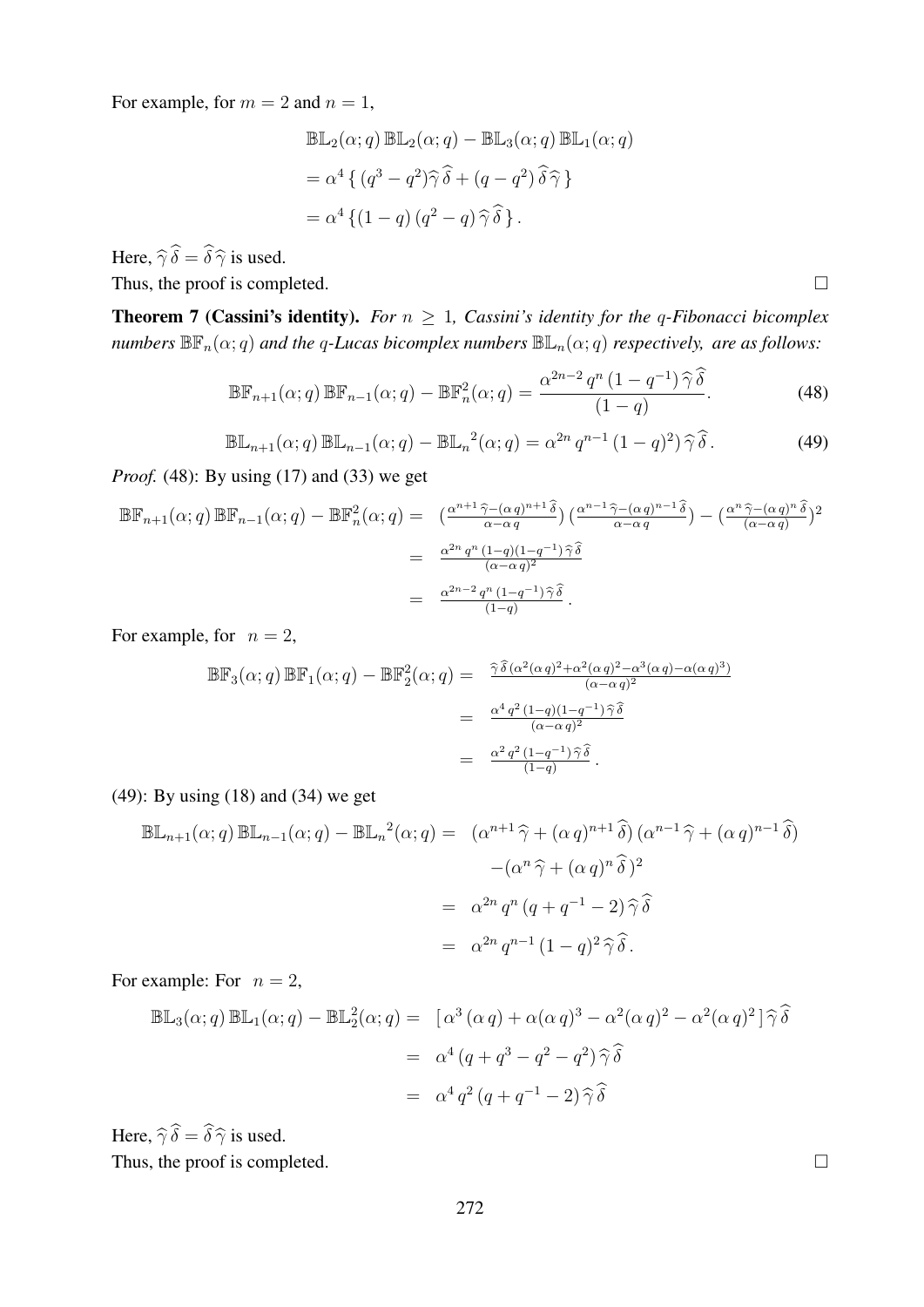**Theorem 8 (Catalan's identity).** *For*  $n \geq r$ *, Catalan's identity for the q-Fibonacci bicomplex numbers*  $\mathbb{BF}_n(\alpha; q)$  *and the q-Lucas bicomplex numbers*  $\mathbb{BE}_n(\alpha; q)$  *respectively, are as follows:* 

$$
\mathbb{BF}_{n+r}(\alpha;q)\,\mathbb{BF}_{n-r}(\alpha;q) - \mathbb{BF}_{n}^{2}(\alpha;q) = \frac{\alpha^{2n-2}q^{n}\left(1-q^{r}\right)\left(1-q^{-r}\right)\widehat{\gamma}\,\widehat{\delta}}{(1-q)^{2}}.\tag{50}
$$

$$
\mathbb{B}\mathbb{L}_{n+r}(\alpha;q)\,\mathbb{B}\mathbb{L}_{n-r}(\alpha;q)-\mathbb{B}\mathbb{L}_{n}^{2}(\alpha;q)=\alpha^{2n}\,q^{n-r}\,(1-q^{r})^{2}\,\widehat{\gamma}\,\widehat{\delta}\,.
$$

*Proof.* (50): By using (17) and (33) we get

$$
\mathbb{BF}_{n+r}(\alpha;q) \mathbb{BF}_{n-r}(\alpha;q) - \mathbb{BF}_{n}^{2}(\alpha;q) = \left(\frac{\alpha^{n+r} \hat{\gamma} - (\alpha q)^{n+r} \hat{\delta}}{\alpha - \alpha q}\right) \left(\frac{\alpha^{n-r} \hat{\gamma} - (\alpha q)^{n-r} \hat{\delta}}{\alpha - \alpha q}\right) - \left(\frac{\alpha^{n} \hat{\gamma} - (\alpha q)^{n} \hat{\delta}}{(\alpha - \alpha q)^{2}}\right)^{2}
$$

$$
= \frac{-\alpha^{2n} q^{n-r} \hat{\gamma} \hat{\delta} - \alpha^{2n} q^{n+r} \hat{\gamma} \hat{\delta} + 2 \alpha^{2n} q^{n} \hat{\gamma} \hat{\delta}}{(\alpha - \alpha q)^{2}}
$$

$$
= -\frac{\alpha^{2n} q^{n} \hat{\gamma} \hat{\delta}[(1 - q^{-r}) + (1 - q^{r})]}{(\alpha - \alpha q)^{2}}
$$

$$
= \frac{\alpha^{2n-2} q^{n} (1 - q^{-r})(1 - q^{r}) \hat{\gamma} \hat{\delta}}{(1 - q)^{2}}.
$$

For example, for  $n = 2$ ,

$$
\mathbb{BF}_{2+r}(\alpha;q) \mathbb{BF}_{2-r}(\alpha;q) - \mathbb{BF}_{2}^{2}(\alpha;q) = \frac{-\alpha^{2+r}(\alpha q)^{2-r} - \alpha^{2-r}(\alpha q)^{2+r} + 2\alpha^{2}(\alpha q)^{2}\hat{\gamma}\hat{\delta}}{(\alpha-\alpha q)^{2}}
$$

$$
= \frac{\alpha^{4}(-q^{2-r} - q^{2+r} + 2q^{2})\hat{\gamma}\hat{\delta}}{(\alpha-\alpha q)^{2}}
$$

$$
= \frac{\alpha^{2} q^{2} (1-q^{-r})(1-q^{r})\hat{\gamma}\hat{\delta}}{(1-q)^{2}}
$$

(51): By using (18) and (34) we get

$$
\mathbb{B}\mathbb{L}_{n+r}(\alpha;q)\,\mathbb{B}\mathbb{L}_{n-r}(\alpha;q) - \mathbb{B}\mathbb{L}_{n}^{2}(\alpha;q) = (\alpha^{n+r}\,\widehat{\gamma} + (\alpha\,q)^{n+r}\,\widehat{\delta})\,(\alpha^{n-r}\,\widehat{\gamma} + (\alpha\,q)^{n-r}\,\widehat{\delta})
$$

$$
-(\alpha^{n}\,\widehat{\gamma} + (\alpha\,q)^{n}\,\widehat{\delta})^{2}
$$

$$
= \alpha^{2n}\,q^{n}\,(q^{-r} + q^{r} - 2)\,\widehat{\gamma}\,\widehat{\delta}
$$

$$
= \alpha^{2n}\,q^{n-r}\,(1-q^{r})^{2}\,\widehat{\gamma}\,\widehat{\delta}.
$$

For example, for  $n = 2$ ,

$$
\mathbb{BL}_{2+r}(\alpha;q) \mathbb{BL}_{2-r}(\alpha;q) - \mathbb{BF}_{2}^{2}(\alpha;q) = [\alpha^{2+r} (\alpha q)^{2-r} + \alpha^{2-r} (\alpha q)^{2+r} - 2 \alpha^{2} (\alpha q)^{2}] \widehat{\gamma} \widehat{\delta}
$$
  
=  $\alpha^{4} q^{2-r} (1 - q^{r})^{2} \widehat{\gamma} \widehat{\delta}.$ 

Here,  $\widehat{\gamma}\widehat{\delta} = \widehat{\delta}\widehat{\gamma}$  is used. Thus, the proof is completed.

## 3 Conclusion

In this paper, algebraic and analytic properties of the  $q$ -Fibonacci bicomplex numbers and the  $q$ -Lucas bicomplex numbers are investigated. Thanks to the  $q$ -calculus, many mathematical concepts are generalized. In this study, we generalized the bicomplex Fibonacci numbers using the q-calculus.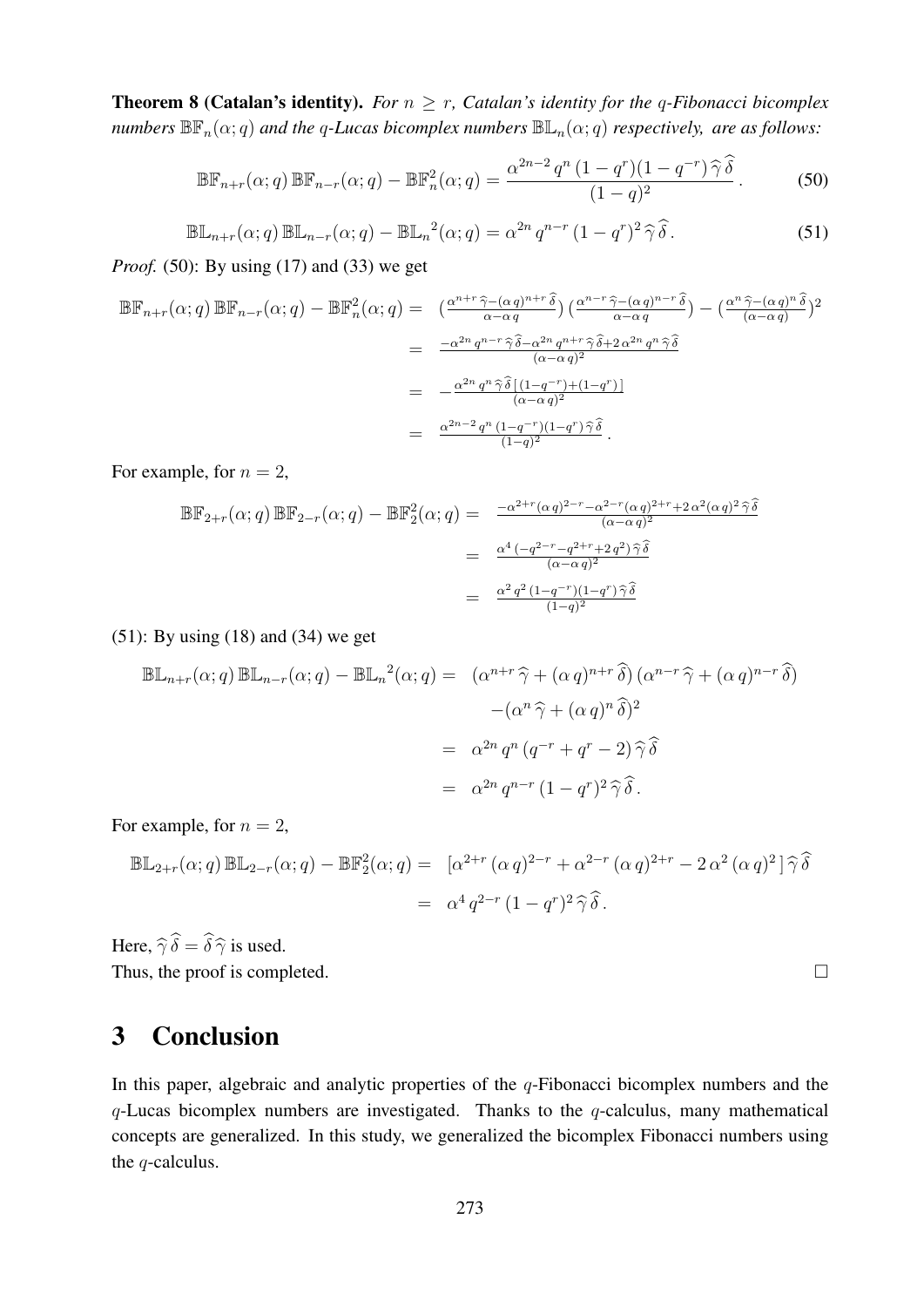# References

- [1] Adler, S. L. (1995). *Quaternionic Quantum Mechanics and Quantum Fields*. Oxford University Press, 88.
- [2] Andrews, G. E., Askey, R., & Roy, R. (1999). *Special Functions*. Cambridge University Press, 71.
- [3] Akkus, I., & Kizilaslan, G. (2019). Quaternions: Quantum calculus approach with applications. *Kuwait Journal of Science*, 46(4), 1–13.
- [4] Arfken, G. B., & Weber, H. J. (1999). *Mathematical Methods for Physicists*. American Association of Physics Teachers.
- [5] Aydın Torunbalcı, F. (2018). Bicomplex Fibonacci quaternions. *Chaos, Solitons & Fractals*, 106(2), 147–153.
- [6] Clifford, W. K. (1873). *Preliminary sketch of biquaternions (1873)*. Proceedings of the London Mathematical Society, 4(64, 65), 381–395.
- [7] Halıcı, S. (2012). On Fibonacci Quaternions. *Advances in Applied Clifford Algebras*, 22(2), 321–327.
- [8] Halıcı, S. (2013). On Complex Fibonacci Quaternions. *Advances in Applied Clifford Algebras*, 23(1), 105–112.
- [9] Hamilton, W. R. (1866). *Elements of Quaternions*. Longmans, Green and Co., London.
- [10] Horadam, A. F. (1963). Complex Fibonacci Numbers and Fibonacci Quaternions. *American Mathematical Monthly*, 70(3), 289–291.
- [11] Horadam, A. F. (1993). Quaternion Recurrence Relations. *Ulam Quarterly*, 2(2), 23–33.
- [12] Iyer, M. R. (1969). A Note on Fibonacci Quaternions. *The Fibonacci Quarterly*, 7(3), 225–229.
- [13] Iyer, M. R. (1969). Some Results on Fibonacci Quaternions. *The Fibonacci Quarterly*, 7, 201–210.
- [14] Kac, V. G., & Cheung, P. (2002). *Quantum Calculus*. Springer, 113.
- [15] Kizilates, C. (2020). A new generalization of Fibonacci hybrid and Lucas hybrid numbers. *Chaos, Solitons & Fractals*, 130, 109449.
- [16] Koshy, T. (2019). *Fibonacci and Lucas Numbers with Applications*. John Wiley & Sons.
- [17] Luna-Elizarraras, M., Shapiro, M., Struppa, D. C., & Vajiac, A. (2012). Bicomplex numbers and their elementary functions. *CUBO, A Mathematical Journal*, 14(2), 61–80.